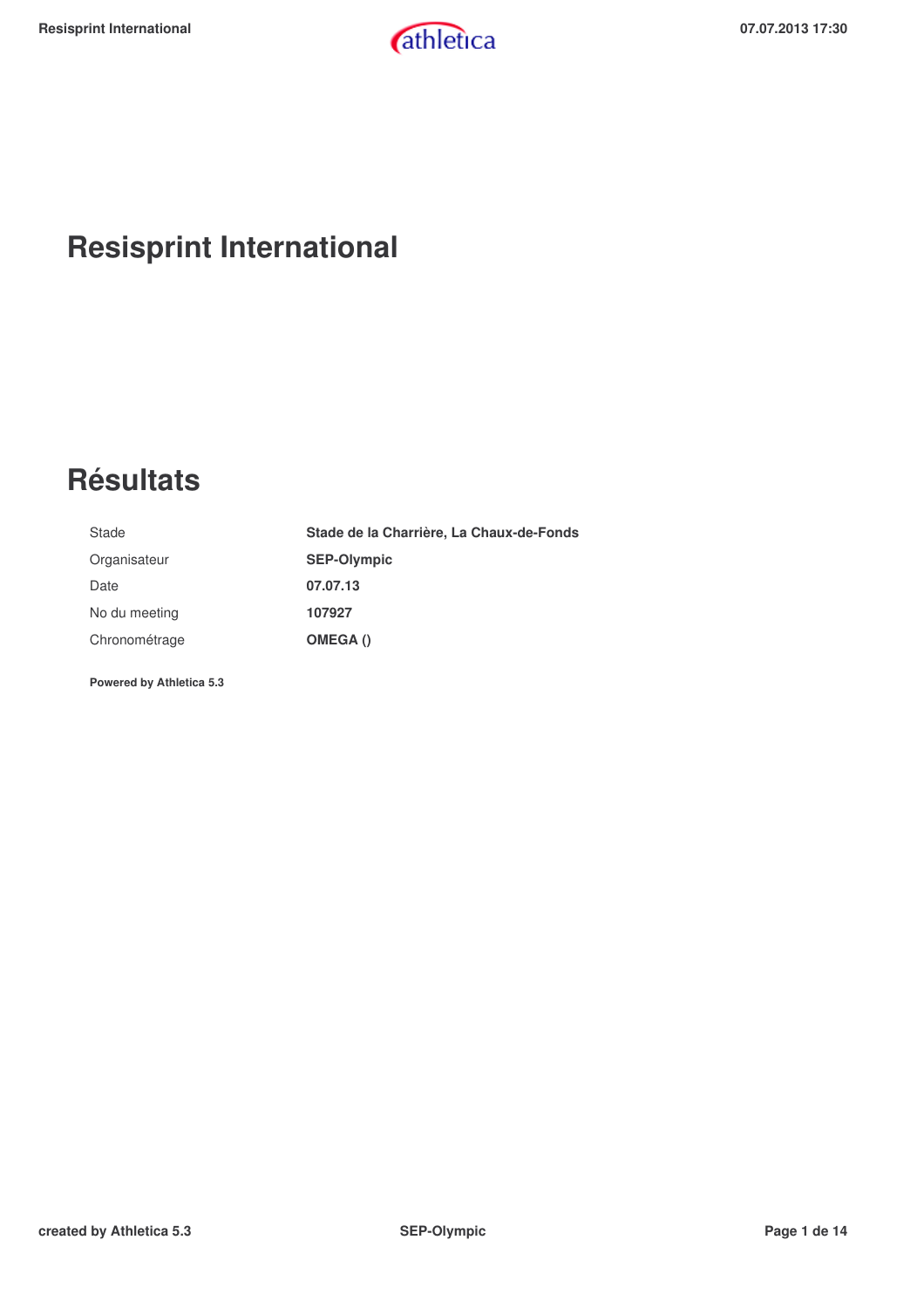

### **MAN 100 m**

| Série 1                   |     | Vent: 0.3                |            |                         | 07.07.13 11:50 |
|---------------------------|-----|--------------------------|------------|-------------------------|----------------|
| Rang Nom                  |     | An Société               |            | <b>Pays Performance</b> | <b>Beme</b>    |
| 1. Hyman Kemar            |     | 89 Iles Cayman           | CAY        | 10.14 $q$               |                |
| 2. Kilty Richard          |     | 89 GBR                   | <b>GBR</b> | 10.25 $q$               |                |
| 3. Metu Obinna            |     | 88 Nigeria               | <b>NIG</b> | 10.32 $q$               |                |
| 4. Cerutti Fabio          |     | 85 Italie                | <b>ITA</b> | 10.41 <sub>a</sub>      |                |
| 5. Masashi Eriguchi       | 88  | Japon                    | <b>JPN</b> | 10.45 $q$               |                |
| 6. Ross Joshua            | 81. | Australia                | <b>AUS</b> | 10.56 <sub>q</sub>      |                |
| 7. Pognon Ronald          |     | 82 France                | <b>FRA</b> | 10.58 $q$               |                |
| 8. Arnaldo Abrantes       |     | 86 Portugal              | <b>POR</b> | 10.64 $q$               |                |
| Série 2                   |     | Vent: $0.1$              |            |                         | 07.07.13 11:50 |
| Rang Nom                  |     | An Société               |            | <b>Pays Performance</b> | <b>Beme</b>    |
| 1. Fearon Joel            |     | 88 GBR                   | <b>GBR</b> | 10.10 $q$               |                |
| 2. Cackett Greg           |     | 89 GBR                   | <b>GBR</b> | 10.24 $q$               |                |
| 3. Lehata Mosito          |     | 89 Lesotho               | <b>LES</b> | 10.30 $q$               |                |
| 4. Magakwe Simon          |     | 85 RSA                   | <b>RSA</b> | 10.32 $q$               |                |
| 5. Engel Roscoe           | 89  | South Africa             | <b>RSA</b> | 10.35 $q$               |                |
| 6. Dreyer Hannes          |     | 85 RSA                   | <b>RSA</b> | 10.43q                  |                |
| 7. Kafunda Titus          |     | 93 Zambie                | ZAM        | 10.47 $q$               |                |
| 8. Schenkel Reto Amaru    |     | 88 LV Winterthur         | SUI        | 11.01                   |                |
|                           |     |                          |            |                         |                |
| Série 3                   |     | Vent: 0.2                |            |                         | 07.07.13 11:50 |
| Rang Nom                  |     | An Société               |            | <b>Pays Performance</b> | <b>Beme</b>    |
| 1. Tärnhuvud Stefan       |     | 85 Suède                 | <b>SWE</b> | 10.60 $q$               |                |
| 2. Somasundaram Suganthan |     | 92 LC Zürich             | SUI        | 10.71 $q$               |                |
| 3. Van Wyk Isaak          |     | 89 South Afrika          | <b>RSA</b> | 10.80q                  |                |
| 4. Zuodar Diego           |     | 85 Biotekna Marcon       | <b>ITA</b> | 10.86 $q$               |                |
| 5. Baumann Andreas        |     | 79 LC Zürich             | SUI        | 10.93 $q$               |                |
| 6. Rollez Florian         |     | 88 France                | <b>FRA</b> | 10.95 $q$               |                |
| 7. Buttafuoco Gabriele    | 89  | Atl Riccardi             | <b>ITA</b> | 10.97                   |                |
| 8. Rahoui Imad            |     | 80 France                | <b>FRA</b> | 11.17                   |                |
| Série 4                   |     | Vent: 0.3                |            |                         | 07.07.13 11:50 |
| Rang Nom                  |     | An Société               |            | <b>Pays Performance</b> | <b>Beme</b>    |
|                           |     |                          |            |                         |                |
| 1. Leon Baptiste          |     | 85 GBR                   | <b>GBR</b> | 10.58q                  |                |
| 2. Alves Diego            |     | 85 GG Bern               | <b>BRA</b> | 10.89q                  |                |
| 3. Munuve Henry           |     | 82 CEP Cortaillod        | KEN        | 10.90 q                 |                |
| 4. Frassini Fabio         |     | 84 PRO SESTO             | <b>ITA</b> | 11.05                   |                |
| 5. Peacock Jonathan       |     | 93 GBR                   | <b>GBR</b> | 11.08                   |                |
| 6. Baumann Alex           |     | 85 LC Zuerich            |            | 11.17                   |                |
| 7. Martin Damien          |     | 81 France                | <b>FRA</b> | 11.27                   |                |
| 8. Schweizer Jona         |     | 88 STB Leichtathletik    | <b>SUI</b> | 11.31                   |                |
| Série 5                   |     | Vent: 1.2                |            |                         | 07.07.13 11:50 |
| Rang Nom                  |     | An Société               |            | <b>Pays Performance</b> | <b>Beme</b>    |
| 1. Ghillani Filippo       |     | 94 Italie                | <b>ITA</b> | 11.00                   |                |
| 2. Sow Jules              |     | 94 Biel/Bienne Athletics | <b>SEN</b> | 11.23                   |                |
| 3. Vogel Fabian           |     | 93 LC Luzern             | SUI        | 11.26                   |                |
| 4. Lacreuse Kilian        | 92  | SEP Olympic La Chaux-de- | SUI        |                         |                |
|                           |     | Fonds                    |            | 11.27                   |                |
| 5. Vogel Kay              |     | 84 LC Luzern             | SUI        | 11.33                   |                |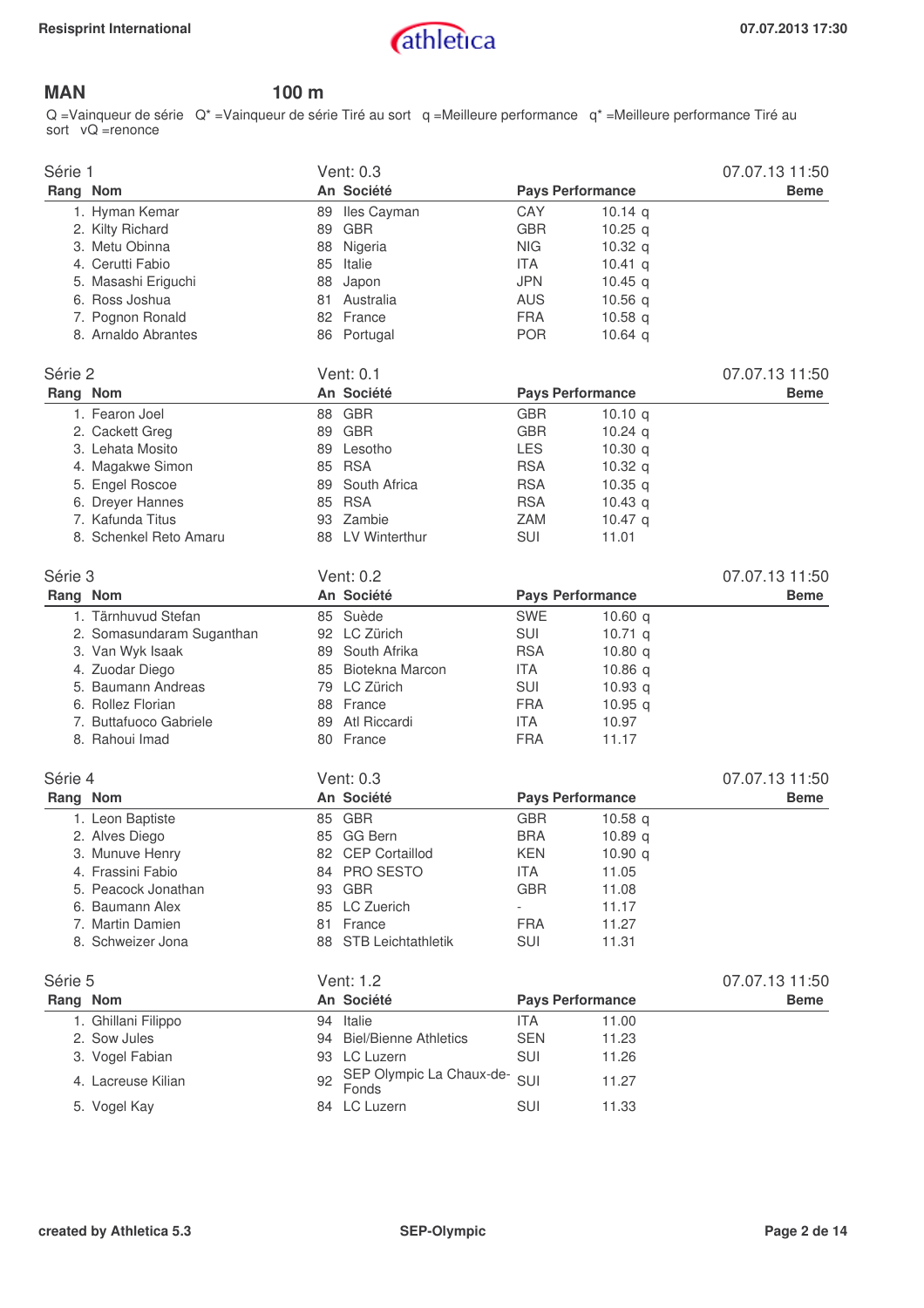# **Resisprint International 07.07.2013 17:30**

| <b>MAN</b> |                                       | 100 m |                                   | (cont.)           |                         |                |
|------------|---------------------------------------|-------|-----------------------------------|-------------------|-------------------------|----------------|
| Rang Nom   |                                       |       | An Société                        |                   | <b>Pays Performance</b> | <b>Beme</b>    |
|            | 6. Mfomkpa Alain-Hervé                | 96    | Lausanne-Sports<br>Athlétisme     | <b>SUI</b>        | 11.35                   |                |
|            | 7. Guerdat Jonas                      | 87    | <b>FSG Bassecourt</b>             | <b>SUI</b>        | 11.44                   |                |
|            | 8. Botteron William                   | 94    | SEP Olympic La Chaux-de-<br>Fonds | SUI               | 11.59                   |                |
| Série 6    |                                       |       | Vent: 0.6                         |                   |                         | 07.07.13 11:50 |
| Rang Nom   |                                       |       | An Société                        |                   | <b>Pays Performance</b> | <b>Beme</b>    |
|            | 1. Lustenberger Simon                 |       | 86 LC Luzern                      | <b>SUI</b>        | 11.46                   |                |
|            | 2. Coulibali Lonan                    | 95    | SEP Olympic La Chaux-de-<br>Fonds | CIV               | 11.48                   |                |
|            | 3. Huber Ramon                        |       | 88 LC Brühl Leichtathletik        | SUI               | 11.57                   |                |
|            | 4. Niederberger Severin               |       | 93 LA Nidwalden                   | SUI               | 11.61                   |                |
|            | 5. Hoffmeyer Nolan                    |       | 88 FSG Bassecourt                 | SUI               | 11.62                   |                |
|            | 6. Ulrich Baptiste                    | 91    | Stade Genève                      | SUI               | 11.69                   |                |
|            | 7. Forster Simon                      |       | 88 LV Winterthur                  | <b>SUI</b>        | 11.97                   |                |
|            | 8. Pauli Daniele                      |       | 78 LAC TV Unterstrass Zürich SUI  |                   | 12.01                   |                |
| Série 7    |                                       |       | Vent: 1.2                         |                   |                         | 07.07.13 11:50 |
| Rang Nom   |                                       |       | An Société                        |                   | <b>Pays Performance</b> | <b>Beme</b>    |
|            | 1. Delmonico Cédric                   | 77    | Stade Lausanne Athlétisme SUI     |                   | 11.85                   |                |
|            | 2. Bracko Daniel                      |       | 85 LC Brühl Leichtathletik        | <b>SLO</b>        | 11.90                   |                |
|            | 3. Selz Jonathan                      |       | 93 Stade Lausanne Athlétisme SUI  |                   | 12.01                   |                |
|            | 4. Overney Tristan                    |       | 92 CARE Vevey                     | SUI               | 12.23                   |                |
| Finale A   |                                       |       | Vent: 2.0                         |                   |                         | 07.07.13 14:35 |
| Rang Nom   |                                       |       | An Société                        |                   | <b>Pays Performance</b> | <b>Beme</b>    |
|            | 1. Hyman Kemar                        |       | 89 Iles Cayman                    | CAY               | 10.02                   |                |
|            | 2. Fearon Joel                        |       | 88 GBR                            | <b>GBR</b>        | 10.11                   |                |
|            | 3. Magakwe Simon                      |       | 85 RSA                            | <b>RSA</b>        | 10.23                   |                |
|            | 4. Lehata Mosito                      |       | 89 Lesotho                        | <b>LES</b>        | 10.26                   |                |
|            | 5. Metu Obinna                        |       | 88 Nigeria                        | <b>NIG</b>        | 10.27                   |                |
|            | 6. Engel Roscoe                       | 89    | South Africa                      | <b>RSA</b>        | 10.31                   |                |
|            | 7. Cackett Greg                       |       | 89 GBR                            | <b>GBR</b>        | 10.45                   |                |
| Finale B   |                                       |       | Vent: 0.7                         |                   |                         | 07.07.13 14:35 |
| Rang Nom   |                                       |       | An Société                        |                   | <b>Pays Performance</b> | <b>Beme</b>    |
|            | 1. Dreyer Hannes                      |       | 85 RSA                            | <b>RSA</b>        | 10.29                   |                |
|            | 2. Masashi Eriguchi                   |       | 88 Japon                          | <b>JPN</b>        | 10.39                   |                |
|            | 3. Ross Joshua                        |       | 81 Australia                      | AUS               | 10.55                   |                |
|            | 4. Pognon Ronald                      |       | 82 France                         | <b>FRA</b>        | 10.59                   |                |
|            | 5. Tärnhuvud Stefan                   |       | 85 Suède                          | <b>SWE</b>        | 10.61                   |                |
|            | 6. Van Wyk Isaak                      | 89    | South Afrika                      | <b>RSA</b>        | 10.98                   |                |
|            | Cerutti Fabio                         |       | 85 Italie                         | <b>ITA</b>        | aband.                  |                |
|            |                                       |       |                                   |                   |                         |                |
| Finale C   |                                       |       | Vent: 0.2                         |                   |                         | 07.07.13 14:35 |
| Rang Nom   |                                       |       | An Société                        |                   | <b>Pays Performance</b> | <b>Beme</b>    |
|            | 1. Baumann Andreas                    |       | 79 LC Zürich                      | SUI<br><b>FRA</b> | 10.97                   |                |
|            | 2. Rollez Florian                     |       | 88 France                         | <b>BRA</b>        | 10.97                   |                |
|            | 3. Alves Diego<br>4. Peacock Jonathan | 85    | GG Bern<br><b>GBR</b>             | <b>GBR</b>        | 11.01<br>11.03          |                |
|            | 5. Munuve Henry                       | 93    | 82 CEP Cortaillod                 | <b>KEN</b>        | 11.08                   |                |
|            | Zuodar Diego                          | 85    | Biotekna Marcon                   | <b>ITA</b>        | p.p.                    |                |
|            |                                       |       |                                   |                   |                         |                |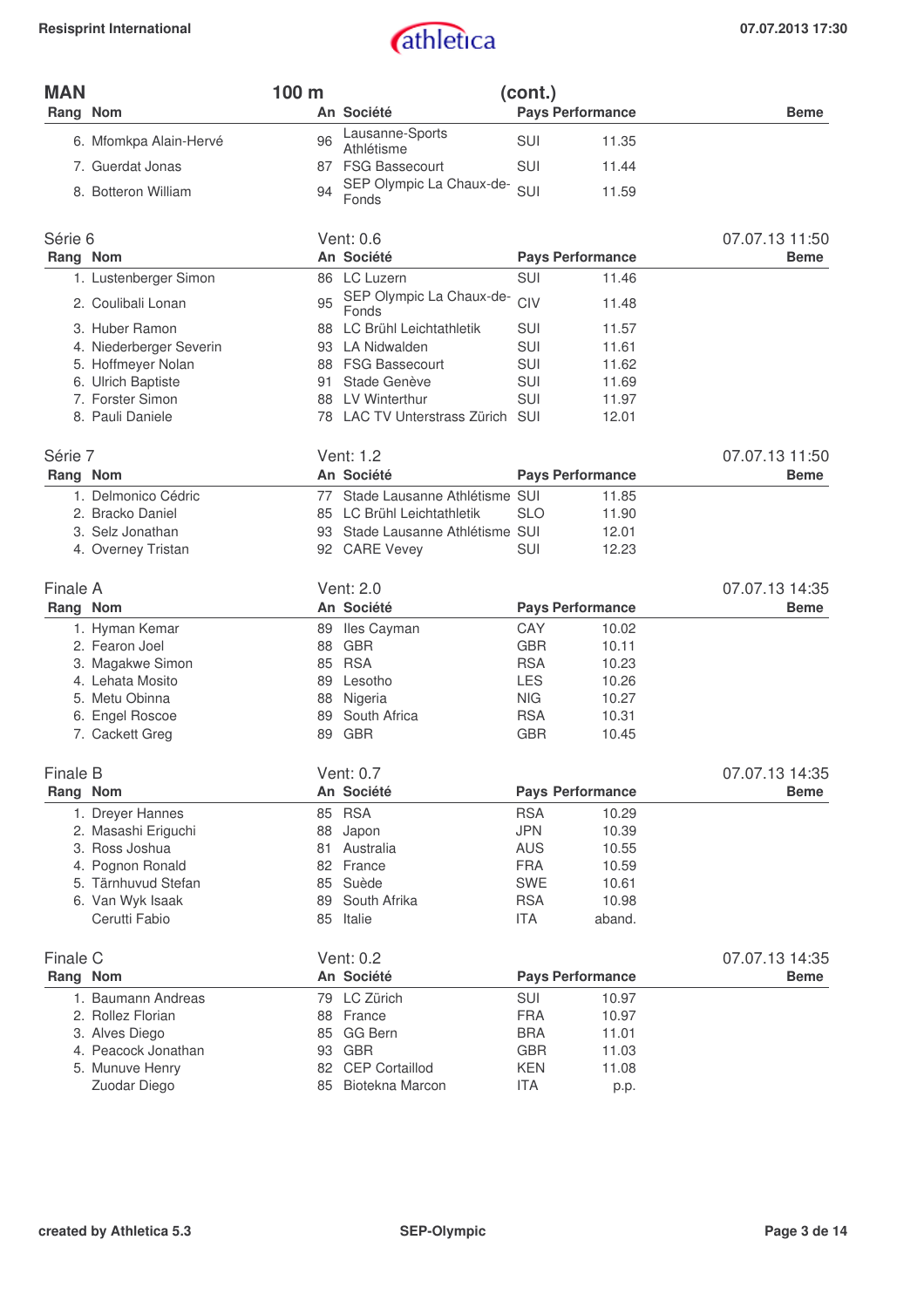## **MAN 200 m**

| Série 1                   | Vent: -0.1                          |                         | 07.07.13 16:10 |
|---------------------------|-------------------------------------|-------------------------|----------------|
| Rang Nom                  | An Société                          | <b>Pays Performance</b> | <b>Beme</b>    |
| 1. Kilty Richard          | 89 GBR                              | <b>GBR</b><br>20.34     |                |
| 2. Metu Obinna            | 88 Nigeria                          | <b>NIG</b><br>20.57     |                |
| 3. Pognon Ronald          | 82 France                           | <b>FRA</b><br>21.01     |                |
| 4. Arnaldo Abrantes       | 86 Portugal                         | <b>POR</b><br>21.06     |                |
| Lehata Mosito             | 89 Lesotho                          | <b>LES</b><br>p.p.      |                |
|                           |                                     |                         |                |
| Série 2                   | Vent: 0.1                           |                         | 07.07.13 16:10 |
| Rang Nom                  | An Société                          | <b>Pays Performance</b> | <b>Beme</b>    |
| 1. Makwala Isaac          | Botswana<br>85                      | <b>BOT</b><br>20.21     |                |
| 2. Demonte Enrico         | 88<br>Italie                        | <b>ITA</b><br>20.45     |                |
| 3. Engel Roscoe           | 89 South Africa                     | <b>RSA</b><br>20.77     |                |
| 4. Dreyer Hannes          | 85 RSA                              | <b>RSA</b><br>20.77     |                |
| 5. Masashi Eriguchi       | 88 Japon                            | <b>JPN</b><br>21.09     |                |
| Lennon-Ford Luke          | 89 GBR                              | <b>GBR</b><br>p.p.      |                |
|                           |                                     |                         |                |
| Série 3                   | Vent: 2.3                           |                         | 07.07.13 16:10 |
| Rang Nom                  | An Société                          | <b>Pays Performance</b> | <b>Beme</b>    |
| 1. Cackett Greg           | 89 GBR                              | <b>GBR</b><br>20.56     |                |
| 2. Kafunda Titus          | 93 Zambie                           | <b>ZAM</b><br>20.74     |                |
| 3. Berdini Alessandro     | 88 Italie                           | <b>ITA</b><br>21.13     |                |
| 4. Strachan Richard       | 86 GBR                              | <b>GBR</b><br>21.26     |                |
| Tärnhuvud Stefan          | 85 Suède                            | <b>SWE</b><br>p.p.      |                |
| Van Wyk Isaak             | 89 South Afrika                     | <b>RSA</b><br>p.p.      |                |
|                           |                                     |                         |                |
| Série 4                   | Vent: 1.1                           |                         | 07.07.13 16:10 |
| Rang Nom                  | An Société                          | <b>Pays Performance</b> | <b>Beme</b>    |
| 1. Buck Richard           | 86 GBR                              | <b>GBR</b><br>21.32     |                |
| 2. Frassini Fabio         | 84 PRO SESTO                        | <b>ITA</b><br>21.62     |                |
| 3. Alves Diego            | 85 GG Bern                          | <b>BRA</b><br>21.65     |                |
| 4. Lutz Silvan            | <b>TVL Leichtathletik</b><br>90     | SUI<br>21.65            |                |
| 5. Rollez Florian         | 88 France                           | <b>FRA</b><br>21.81     |                |
| Zuodar Diego              | 85 Biotekna Marcon                  | <b>ITA</b><br>p.p.      |                |
|                           |                                     |                         |                |
| Série 5                   | Vent: 0.1                           |                         | 07.07.13 16:10 |
| Rang Nom                  | An Société                          | <b>Pays Performance</b> | <b>Beme</b>    |
| 1. Somasundaram Suganthan | 92 LC Zürich                        | SUI<br>21.41            |                |
| 2. Rahoui Imad            | 80 France                           | <b>FRA</b><br>21.95     |                |
| 3. Munuve Henry           | 82 CEP Cortaillod                   | <b>KEN</b><br>22.28     |                |
| 4. Cattin Marc            | 92 CEP Cortaillod                   | SUI<br>22.43            |                |
| 5. Ghillani Filippo       | Italie<br>94                        | <b>ITA</b><br>22.49     |                |
| 6. Lanz Oliver            | 89 LZ Lostorf                       | SUI<br>22.62            |                |
|                           |                                     |                         |                |
| Série 6                   | Vent: -0.6                          |                         | 07.07.13 16:10 |
| Rang Nom                  | An Société                          | <b>Pays Performance</b> | <b>Beme</b>    |
| 1. Rayroud Sylvain        | Stade Lausanne Athlétisme SUI<br>91 | 22.76                   |                |
| 2. Holzer Curtis          | 94 CEP Cortaillod                   | SUI<br>22.95            |                |
| 3. Sow Jules              | <b>Biel/Bienne Athletics</b><br>94  | <b>SEN</b><br>23.12     |                |
| 4. Huber Ramon            | 88 LC Brühl Leichtathletik          | SUI<br>23.15            |                |
| 5. Huwiler Thomas         | SATUS Athl. Genève<br>89            | SUI<br>23.17            |                |
| 6. Ulrich Baptiste        | Stade Genève<br>91                  | SUI<br>23.17            |                |
|                           |                                     |                         |                |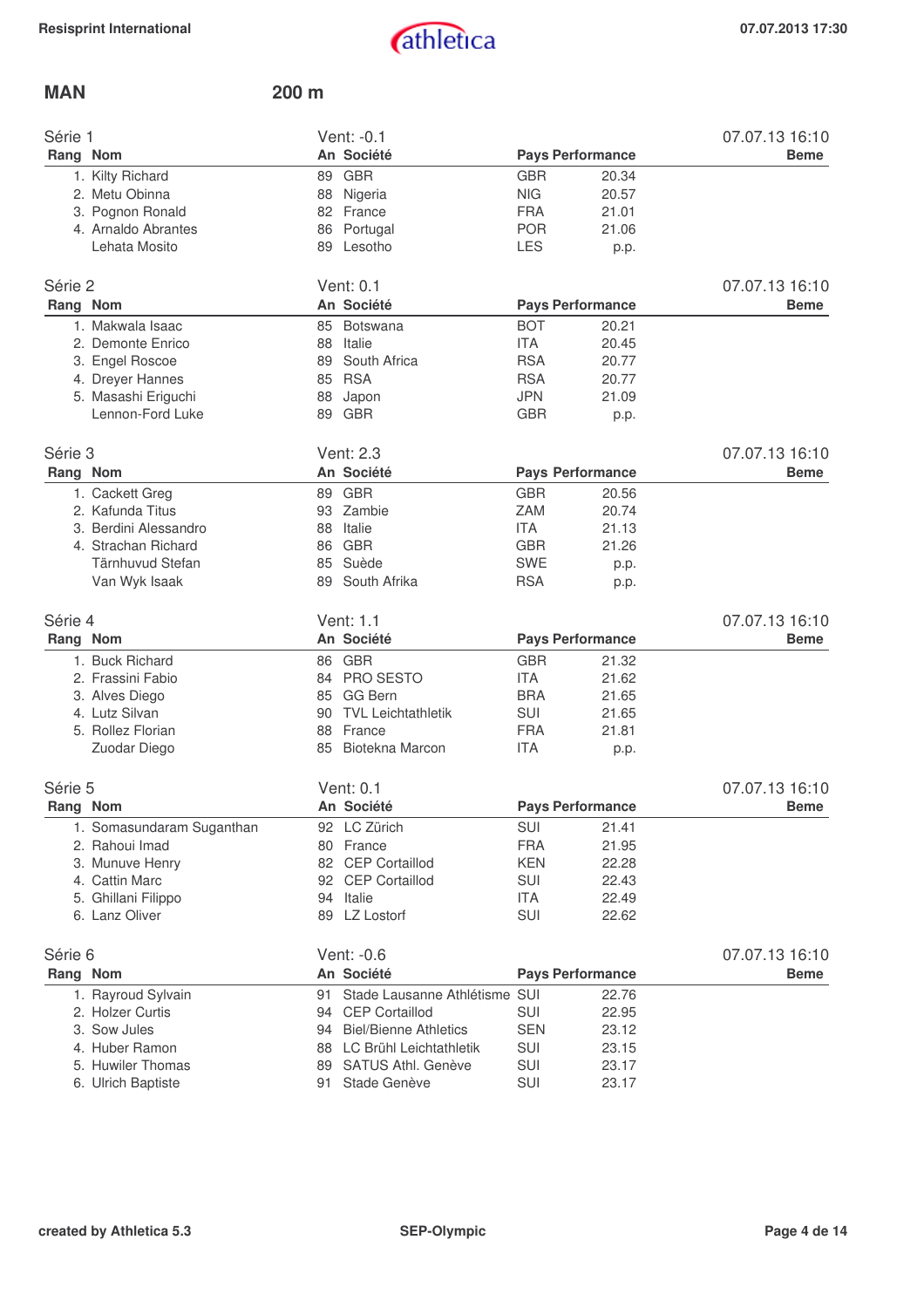

| Série 7             | Vent: 1.2                                   |                         | 07.07.13 16:10 |
|---------------------|---------------------------------------------|-------------------------|----------------|
| Rang Nom            | An Société                                  | <b>Pays Performance</b> | <b>Beme</b>    |
| 1. Turchi Teo       | Italie<br>87                                | <b>ITA</b><br>21.58     |                |
| 2. Blau Ueli        | <b>LAC Wohlen</b><br>93                     | <b>SUI</b><br>22.89     |                |
| 3. Coulibali Lonan  | SEP Olympic La Chaux-de-<br>95<br>Fonds     | CIV<br>23.22            |                |
| 4. Hoffmeyer Nolan  | <b>FSG Bassecourt</b><br>88                 | SUI<br>23.26            |                |
| 5. Delmonico Cédric | Stade Lausanne Athlétisme SUI<br>77         | 23.86                   |                |
| Lacreuse Kilian     | SEP Olympic La Chaux-de- SUI<br>92<br>Fonds | aband.                  |                |
| Série 8             | Vent: -0.2                                  |                         | 07.07.13 16:10 |
| Rang Nom            | An Société                                  | <b>Pays Performance</b> | <b>Beme</b>    |
| 1. Ross Joshua      | Australia<br>81                             | <b>AUS</b><br>21.23     |                |

| 1. Ross Joshua       | 81 Australia                     | <b>AUS</b> | 21.23 |
|----------------------|----------------------------------|------------|-------|
| 2. Fontaine Pierrick | 87 France                        | <b>FRA</b> | 22.54 |
| 3. Gygax Johan       | 91 FSG Delémont                  | <b>SUI</b> | 23.08 |
| 4. Bracko Daniel     | 85 LC Brühl Leichtathletik       | <b>SLO</b> | 24.09 |
| 5. Selz Jonathan     | 93 Stade Lausanne Athlétisme SUI |            | 24.24 |
| 6. Güttinger Tim     | 93 BTV Aarau LA                  | SUI        | 24.35 |

### **MAN 400 m**

| Finale 1 |                       |     |                                   |            |                         | 07.07.13 13:00 |
|----------|-----------------------|-----|-----------------------------------|------------|-------------------------|----------------|
| Rang Nom |                       |     | An Société                        |            | <b>Pays Performance</b> | <b>Beme</b>    |
|          | 1. Cella Mattia       |     | 92 PRO SESTO                      | <b>ITA</b> | 48.60                   |                |
|          | 2. Fontaine Pierrick  | 87  | France                            | <b>FRA</b> | 48.85                   |                |
|          | 3. Martin Damien      | 81  | France                            | <b>FRA</b> | 48.90                   |                |
|          | 4. Ballabio Luca      | 88  | Atl Lecco Colombo                 | <b>ITA</b> | 49.13                   |                |
|          | 5. Pecchio Daniele    | 86  | Italie                            | <b>ITA</b> | 49.35                   |                |
|          | 6. Néré Yannis        |     | 95 France                         | <b>FRA</b> | 49.41                   |                |
| Finale 2 |                       |     |                                   |            |                         | 07.07.13 13:00 |
| Rang Nom |                       |     | An Société                        |            | <b>Pays Performance</b> | <b>Beme</b>    |
|          | 1. Ammann Elias       | 90  | LAS Old Boys Basel                | <b>SUI</b> | 48.50                   |                |
|          | 2. Flück Luca         |     | 96 LC Kirchberg                   | <b>SUI</b> | 49.31                   |                |
|          | 3. Huwiler Thomas     | 89  | SATUS Athl. Genève                | <b>SUI</b> | 49.60                   |                |
|          | 4. Jost Bernhard      | 86. | All Blacks Thun                   | <b>SUI</b> | 50.05                   |                |
|          | 5. Brunner Daniel     | 81  | LAC TV Unterstrass Zürich         | <b>SUI</b> | 50.39                   |                |
|          | 6. Jost Samuel        |     | 90 LC Regensdorf                  | <b>SUI</b> | 50.65                   |                |
| Finale 3 |                       |     |                                   |            |                         | 07.07.13 13:00 |
| Rang Nom |                       |     | An Société                        |            | <b>Pays Performance</b> | <b>Beme</b>    |
|          | 1. Widmer Mario       |     | 94 TSV Rothenburg athletics       | <b>SUI</b> | 49.90                   |                |
|          | 2. Lustenberger Simon | 86  | LC Luzern                         | SUI        | 50.05                   |                |
|          | 3. Gygax Johan        | 91  | FSG Delémont                      | <b>SUI</b> | 50.59                   |                |
|          | 4. Touron Grégoire    | 92  | <b>CARE Vevey</b>                 | <b>FRA</b> | 51.19                   |                |
|          | 5. Desgalier Davy     | 90  | Lausanne-Sports<br>Athlétisme     | <b>SUI</b> | 51.84                   |                |
|          | 6. Schwab Arnaud      | 95  | SEP Olympic La Chaux-de-<br>Fonds | SUI        | 52.11                   |                |
| Finale 4 |                       |     |                                   |            |                         | 07.07.13 13:00 |
| Rang Nom |                       |     | An Société                        |            | <b>Pays Performance</b> | <b>Beme</b>    |
|          | 1. Seiler Julien      | 94  | CA Sion                           | <b>SUI</b> | 53.66                   |                |
|          | 2. Hodel Mathias      | 95  | <b>CEP Cortaillod</b>             | <b>SUI</b> | 53.71                   |                |
|          |                       |     |                                   |            |                         |                |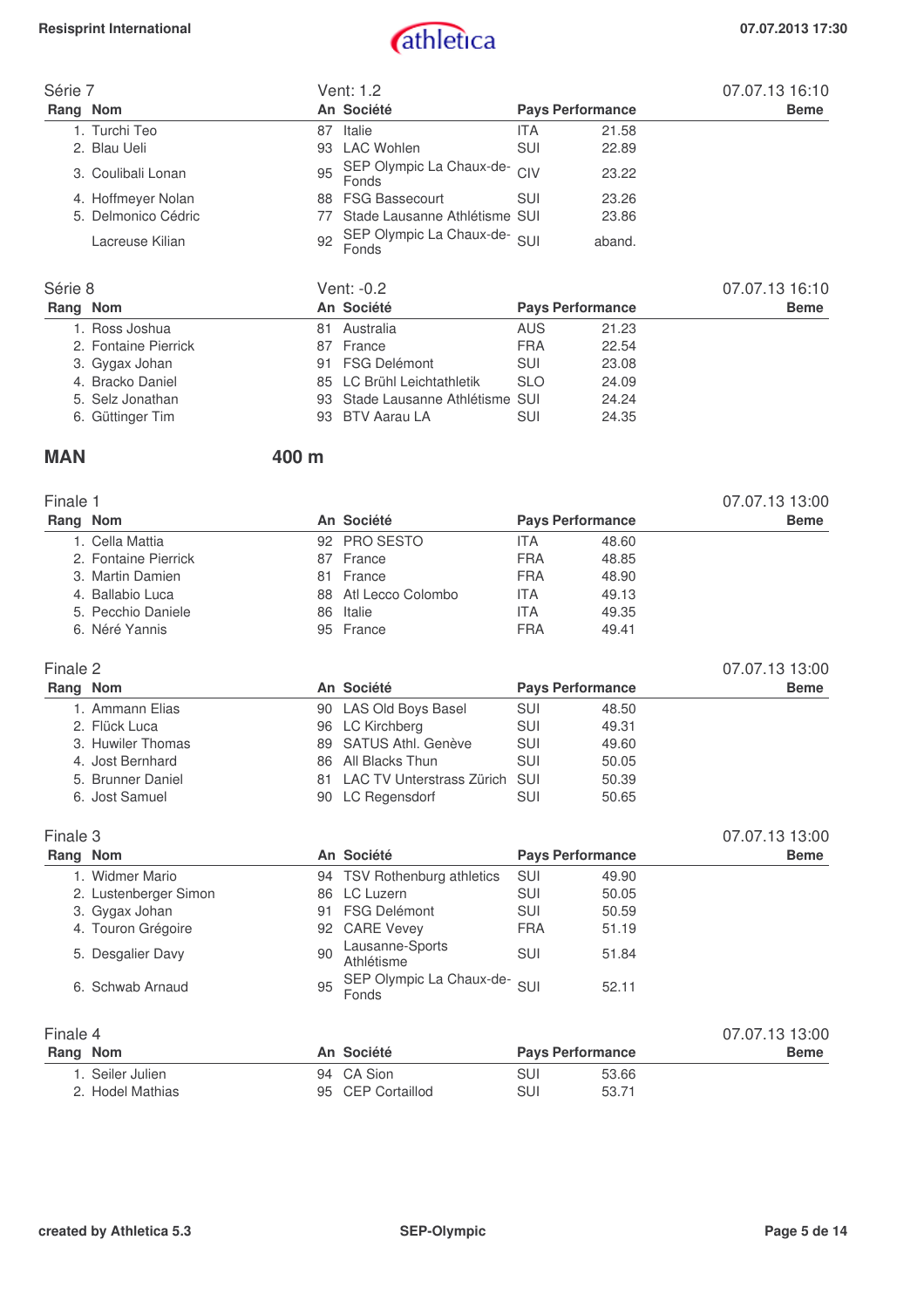| <b>MAN</b>         | 400 m                    | (cont.)                 |             |
|--------------------|--------------------------|-------------------------|-------------|
| Rang Nom           | An Société               | <b>Pays Performance</b> | <b>Beme</b> |
| 3. Güttinger Tim   | 93 BTV Aarau LA          | 53.76<br>SUI            |             |
| 4. Fleury Benjamin | 91 FSG Bassecourt        | <b>SUI</b><br>55.66     |             |
| 5. Fankhauser Yann | 93 Biel/Bienne Athletics | SUI<br>58.34            |             |

## **MAN 800 m**

| Finale 1 |                      |    |                                   |                         |         | 07.07.13 16:30 |
|----------|----------------------|----|-----------------------------------|-------------------------|---------|----------------|
| Rang Nom |                      |    | An Société                        | <b>Pays Performance</b> |         | <b>Beme</b>    |
|          | 1. Graf Sebastian    | 94 | All Blacks Thun                   | <b>SUI</b>              | 1:53.66 |                |
|          | 2. Bohren Maël       |    | 96 T-R-T Athlétisme Monthey       | <b>SUI</b>              | 1:54.50 |                |
|          | 3. Briggen Marcel    | 84 | All Blacks Thun                   | SUI                     | 1:55.49 |                |
|          | 4. Lyon Julien       | 89 | Stade Genève                      | SUI                     | 1:57.49 |                |
|          | 5. Luescher Romain   | 96 | Lausanne-Sports<br>Athlétisme     | SUI                     | 1:58.68 |                |
|          | 6. Jeanmaire Yannick | 84 | Stade Lausanne Athlétisme SUI     |                         | 2:00.91 |                |
|          | 7. Bussy Wondimu     |    | 95 SATUS Athl. Genève             | SUI                     | 2:02.61 |                |
|          | 8. Hofer Esteban     | 95 | SEP Olympic La Chaux-de-<br>Fonds | SUI                     | 2:03.04 |                |
|          | 9. Hofmann Charlie   |    | 93 CEP Cortaillod                 | <b>SUI</b>              | 2:09.47 |                |
|          | 10. Beuchat Geoffrey | 96 | <b>FSG Bassecourt</b>             | SUI                     | 2:21.54 |                |
|          |                      |    |                                   |                         |         |                |

## **MAN 110 m haies 106.7**

| Série 1              | Vent: 2.7               |                                  | 07.07.13 10:55 |
|----------------------|-------------------------|----------------------------------|----------------|
| Rang Nom             | An Société              | <b>Pays Performance</b>          | <b>Beme</b>    |
| 1. Sharman William   | 84 GBR                  | <b>GBR</b><br>13.34 <sub>q</sub> |                |
| 2. Rasul Dabo        | 89<br>Portugal          | <b>POR</b><br>13.41 <sub>a</sub> |                |
| 3. Gianni Frankis    | <b>GBR</b><br>88        | <b>GBR</b><br>13.53 <sub>q</sub> |                |
| 4. De Vries Ruan     | South Africa<br>86      | <b>RSA</b><br>13.72 <sub>a</sub> |                |
| 5. Joseph Hylton     | <b>GBR</b><br>89        | <b>GBR</b><br>13.93 <sub>q</sub> |                |
| 6. Al-Ameen Alex     | <b>GBR</b><br>89        | <b>GBR</b><br>14.05 <sub>a</sub> |                |
| Série 2              | Vent: 0.9               |                                  | 07.07.13 10:55 |
| Rang Nom             | An Société              | <b>Pays Performance</b>          | <b>Beme</b>    |
| 1. Ravon Thomas      | 84 France               | <b>FRA</b><br>14.30 $q$          |                |
| 2. Cocchi Andrea     | 82<br>Italie            | <b>ITA</b><br>14.52 g            |                |
| 3. Lovallo Dennis    | Atl Lecco Colombo<br>85 | <b>ITA</b><br>14.58 $q$          |                |
| 4. Page Michael      | <b>GG Bern</b><br>88    | <b>SUI</b><br>14.64 q            |                |
| 5. Guaschino Edoardo | GG Bern<br>87           | <b>ITA</b><br>14.90 $q$          |                |
| 6. Holdener Raphael  | ETV Schindellegi<br>94  | SUI<br>14.92 q                   |                |
| Finale A             | Vent: 1.0               |                                  | 07.07.13 13:45 |
| Rang Nom             | An Société              | <b>Pays Performance</b>          | <b>Beme</b>    |
| 1. Sharman William   | <b>GBR</b><br>84        | <b>GBR</b><br>13.49              |                |
| 2. Rasul Dabo        | 89<br>Portugal          | <b>POR</b><br>13.52              |                |
| 3. Gianni Frankis    | <b>GBR</b><br>88        | <b>GBR</b><br>13.60              |                |
| 4. De Vries Ruan     | South Africa<br>86      | <b>RSA</b><br>13.67              |                |
| 5. Joseph Hylton     | <b>GBR</b><br>89        | <b>GBR</b><br>14.07              |                |
| Al-Ameen Alex        | <b>GBR</b><br>89        | <b>GBR</b><br>p.p.               |                |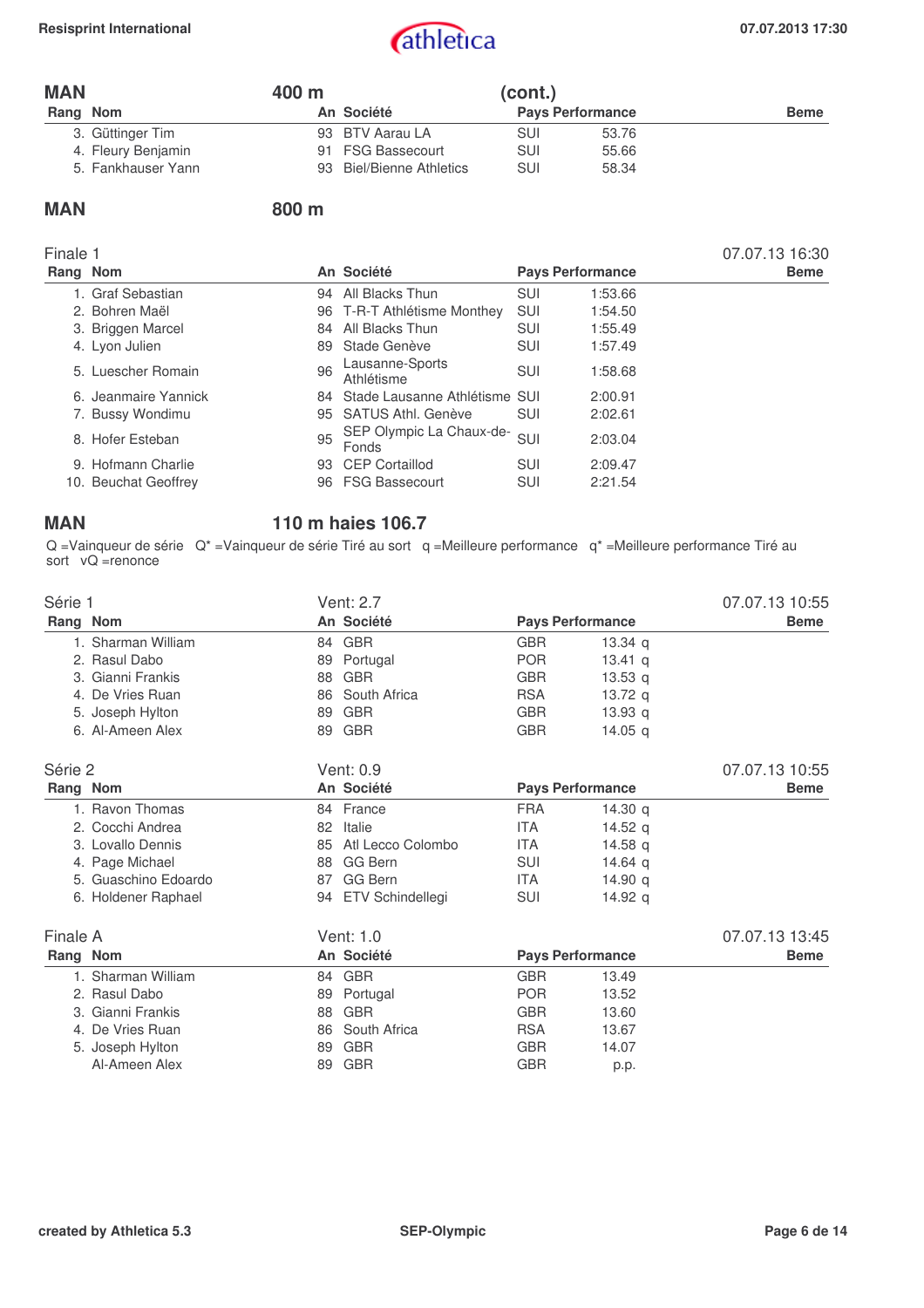

| Finale B             | Vent: 0.8            |            |                         |             |  |
|----------------------|----------------------|------------|-------------------------|-------------|--|
| Rang Nom             | An Société           |            | <b>Pays Performance</b> | <b>Beme</b> |  |
| 1. Ravon Thomas      | 84 France            | <b>FRA</b> | 14.20                   |             |  |
| 2. Cocchi Andrea     | 82 Italie            | ITA        | 14.26                   |             |  |
| 3. Page Michael      | 88 GG Bern           | <b>SUI</b> | 14.47                   |             |  |
| 4. Lovallo Dennis    | 85 Atl Lecco Colombo | <b>ITA</b> | 14.52                   |             |  |
| 5. Guaschino Edoardo | ' GG Bern<br>87      | <b>ITA</b> | 14.71                   |             |  |
| 6. Holdener Raphael  | 94 ETV Schindellegi  | SUI        | 14.88                   |             |  |

### **MAN 400 m haies 91.4**

| Finale 1                |                                 |                         | 07.07.13 15:30 |
|-------------------------|---------------------------------|-------------------------|----------------|
| Rang Nom                | An Société                      | <b>Pays Performance</b> | <b>Beme</b>    |
| 1. François Michaël     | 88 France                       | <b>FRA</b><br>49.41     |                |
| 2. Thomas Tristan       | 86<br>Australia                 | <b>AUS</b><br>49.91     |                |
| 3. le Roux Wouter       | <b>RSA</b><br>86                | <b>RSA</b><br>50.12     |                |
| 4. Omara-besson Mehdi   | 88<br>France                    | <b>FRA</b><br>50.69     |                |
| 5. Puemi Jonathan       | <b>CEP Cortaillod</b><br>91     | <b>SUI</b><br>50.82     |                |
| Dubois Ludovic          | France<br>86                    | <b>FRA</b><br>aband.    |                |
| Finale 2                |                                 |                         | 07.07.13 15:30 |
| Rang Nom                | An Société                      | <b>Pays Performance</b> | <b>Beme</b>    |
| 1. Ritz Andreas         | <b>TVL Leichtathletik</b><br>89 | SUI<br>52.45            |                |
| 2. Casale Nicolo        | 93 Atl Monza                    | <b>ITA</b><br>53.20     |                |
| 3. Roth Timo            | <b>US Yverdon</b><br>94         | SUI<br>53.95            |                |
| 4. Salcedas Fabien      | 95 France                       | <b>FRA</b><br>54.28     |                |
| 5. Gsell Sandro         | <b>STB Leichtathletik</b><br>93 | <b>SUI</b><br>56.05     |                |
| 6. Clemencio Raphael    | 94 STB Leichtathletik           | SUI<br>56.35            |                |
| Finale 3                |                                 |                         | 07.07.13 15:30 |
| Rang Nom                | An Société                      | <b>Pays Performance</b> | <b>Beme</b>    |
| 1. Martin Damien        | 81 France                       | <b>FRA</b><br>55.74     |                |
| 2. Ghibaudo Jérémie     | 09 France                       | <b>FRA</b><br>56.53     |                |
| 3. Buri Pascal          | 88 LV Winterthur                | <b>SUI</b><br>58.20     |                |
| 4. Niederberger Severin | 93 LA Nidwalden                 | <b>SUI</b><br>58.67     |                |
| Finale 4                |                                 |                         | 07.07.13 15:30 |
| Rang Nom                | An Société                      | <b>Pays Performance</b> | <b>Beme</b>    |
| 1. Schneider Gaël       | <b>CA Broyard</b><br>88         | SUI<br>59.00            |                |
| 2. Scülfort Marc        | <b>STB Leichtathletik</b><br>95 | SUI<br>60.00            |                |
| <b>Baur Tim</b>         | 95 LA Hüntwangen                | SUI<br>aband.           |                |
| <b>MAN</b>              | <b>Hauteur</b>                  |                         |                |

| Finale 1 |                                                           |  |               |     |                         | 07.07.13 14:50 |
|----------|-----------------------------------------------------------|--|---------------|-----|-------------------------|----------------|
|          | Rang Nom                                                  |  | An Société    |     | <b>Pays Performance</b> | <b>Beme</b>    |
|          | 1. Angehrn Antoine                                        |  | 93 FSG Bevaix | SUI | 1.90                    |                |
|          | Essais: (1.80, O / 1.85, O / 1.90, O / 1.95, X / 1.95, X) |  |               |     |                         |                |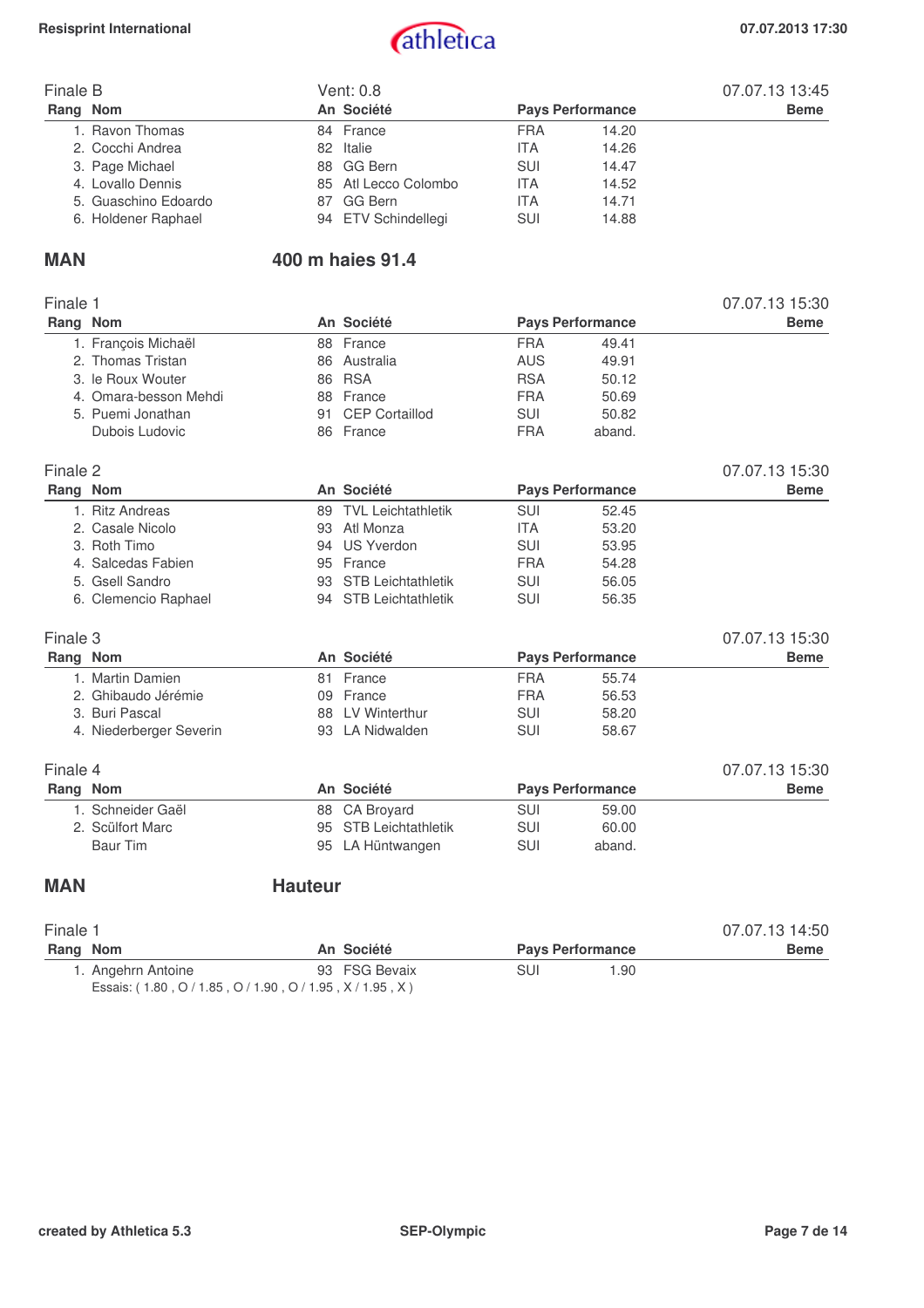## **MAN Perche**

| Finale 1 |                                                                                                                  |    |                               |            |                         | 07.07.13 10:30 |
|----------|------------------------------------------------------------------------------------------------------------------|----|-------------------------------|------------|-------------------------|----------------|
| Rang Nom |                                                                                                                  |    | An Société                    |            | <b>Pays Performance</b> | <b>Beme</b>    |
|          | 1. Ferber Vladimir                                                                                               | 83 | Lausanne-Sports<br>Athlétisme | <b>FRA</b> | 4.80                    |                |
|          | Essais: (4.40, O / 4.40, O / 4.60, O / 4.60, O / 4.70, O / 4.70, O / 4.80, O / 4.80, O / 4.90, XXX / 4.90, XXX ) |    |                               |            |                         |                |
|          | 2. Fahrni Reto                                                                                                   |    | 92 GG Bern                    | SUI        | 4.60                    |                |
|          | Essais: (4.60, XO / 4.60, XO / 4.80, XXX / 4.80, XXX)                                                            |    |                               |            |                         |                |
|          | 3. Fehrendt Ihno<br>Essais: (4.00, O / 4.00, O / 4.20, O / 4.20, O / 4.40, XXX / 4.40, XXX)                      |    | 90 LC Zürich                  | <b>GER</b> | 4.20                    |                |
|          |                                                                                                                  |    |                               |            |                         |                |

## **MAN Longueur**

|          | Finale 1                              |              |            |                         |      |             |  |  |
|----------|---------------------------------------|--------------|------------|-------------------------|------|-------------|--|--|
| Rang Nom |                                       | An Société   |            | <b>Pays Performance</b> | Vent | <b>Beme</b> |  |  |
|          | 1. Saint-Eloy Dwayne                  | 95 France    | <b>FRA</b> | 7.01                    | 1.0  |             |  |  |
|          | Essais: (X/X/7.01, 1.0/X/6.77, 1.3/X) |              |            |                         |      |             |  |  |
|          | 2. Vogel Fabian                       | 93 LC Luzern | SUI        | 6.65                    | 3.1  |             |  |  |
|          |                                       |              |            | (6.59)                  | 1.0) |             |  |  |

Essais: ( 6.32 , 1.5 / 6.59 , 1.0 / 6.65 , 3.1 / 6.40 , 1.8 / X / 6.50 , 0.7 )

## **MAN Triple**

| Finale 1 |                                |                                                                     |            |                         |      | 07.07.13 15:10 |
|----------|--------------------------------|---------------------------------------------------------------------|------------|-------------------------|------|----------------|
| Rang Nom |                                | An Société                                                          |            | <b>Pays Performance</b> | Vent | <b>Beme</b>    |
|          | 1. Taillepierre Karl           | 76 France                                                           | <b>FRA</b> | 16.22                   | 0.7  |                |
|          |                                | Essais: (15.78, 0.3/15.93, -0.2/15.72, 1.2/X/X/16.22, 0.7)          |            |                         |      |                |
|          | 2. Kapek Julien                | 79 France                                                           | <b>FRA</b> | 15.95                   | 1.4  |                |
|          |                                | Essais: (15.43, 1.9 / 15.70, 0.1 / X / 15.86, 1.4 / X / 15.95, 1.4) |            |                         |      |                |
|          | 3. Sewanyana Jason             | 82 Uganda                                                           | <b>UGA</b> | 15.16                   | 0.6  |                |
|          | Essais: (X/X/X/X/X/15.16, 0.6) |                                                                     |            |                         |      |                |
|          | Hochuli Alexander              | 84 LC Zürich                                                        | SUI        | X                       |      |                |
|          | Essais: $(X/X/X/X/X)$          |                                                                     |            |                         |      |                |

## **MASTERS M 400 m**

| Finale 1               |                       |                         | 07.07.13 15:10 |
|------------------------|-----------------------|-------------------------|----------------|
| Rang Nom               | An Société            | <b>Pays Performance</b> | <b>Beme</b>    |
| 1. Strachan Richard    | <b>GBR</b><br>86      | <b>GBR</b><br>45.48     |                |
| 2. Coulibaly Toumany   | France<br>88          | <b>FRA</b><br>45.84     |                |
| 3. Makwala Isaac       | 85<br>Botswana        | <b>BOT</b><br>45.86     |                |
| 4. Buck Richard        | GBR<br>86             | <b>GBR</b><br>45.95     |                |
| 5. Lennon-Ford Luke    | <b>GBR</b><br>89      | <b>GBR</b><br>46.29     |                |
| 6. Mogawane Ofentse    | South Africa<br>82    | <b>RSA</b><br>46.34     |                |
| Finale 2               |                       |                         | 07.07.13 15:10 |
| Rang Nom               | An Société            | <b>Pays Performance</b> | <b>Beme</b>    |
| 1. Ketlogetswe Thapelo | 91<br><b>Botswana</b> | <b>BOT</b><br>46.51     |                |
| 2. Galletti Luca       | Italie<br>80          | <b>ITA</b><br>46.83     |                |
| 3. Cappellin Francesco | 90<br>Italie          | <b>ITA</b><br>47.06     |                |
| 4. Dihone Leslie       | France<br>81          | <b>FRA</b><br>47.28     |                |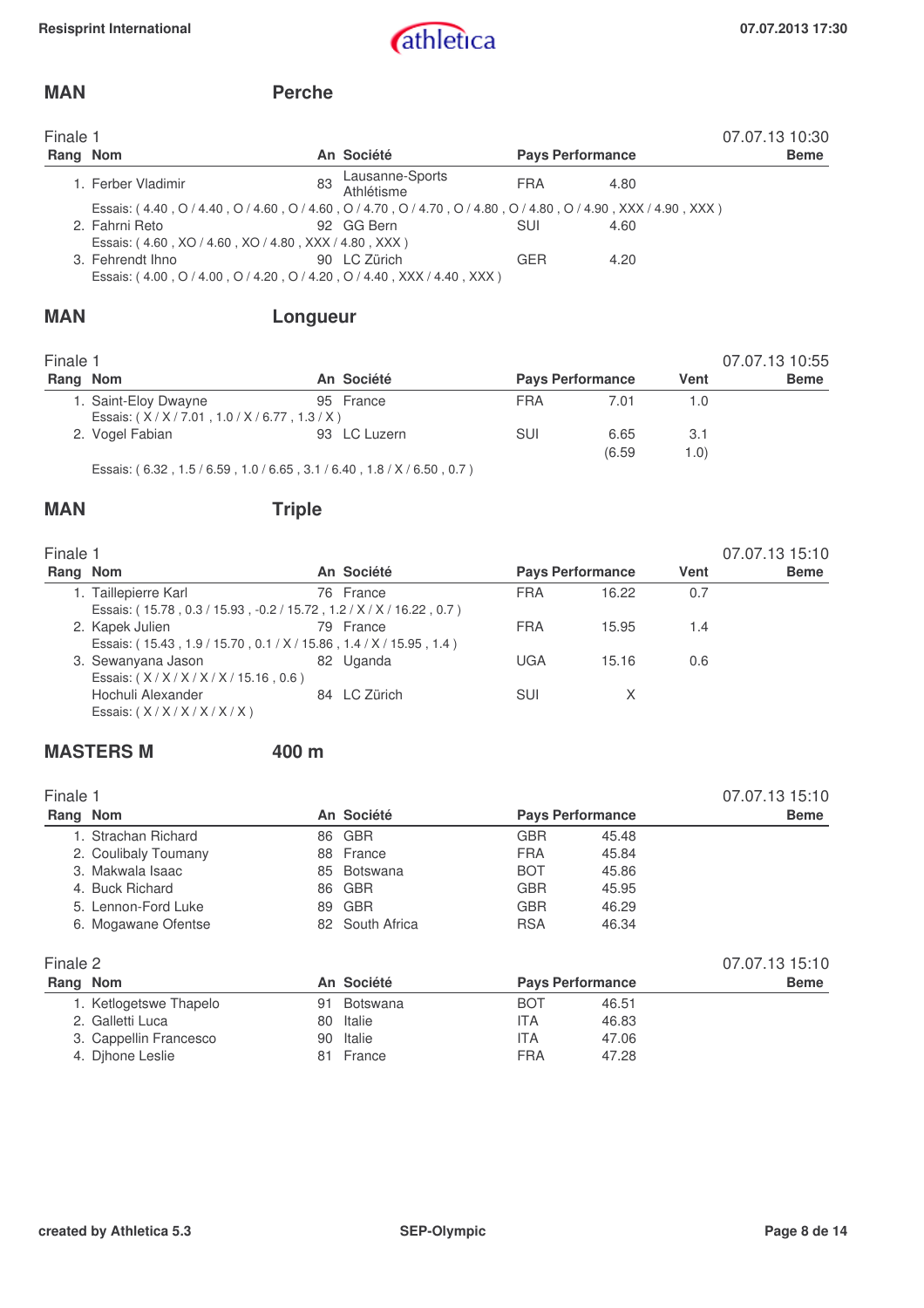| 400 m |        | (cont.)                                              |       |                                                    |
|-------|--------|------------------------------------------------------|-------|----------------------------------------------------|
|       |        |                                                      |       | <b>Beme</b>                                        |
|       |        | <b>ITA</b>                                           | 47.86 |                                                    |
|       |        |                                                      |       | 07.07.13 15:10                                     |
|       |        |                                                      |       | <b>Beme</b>                                        |
|       |        |                                                      |       |                                                    |
|       | 89 GBR | <b>GBR</b>                                           | 46.92 |                                                    |
| 87    | Italie | <b>ITA</b>                                           | 47.68 |                                                    |
| 83    | Italie | ITA                                                  | 49.67 |                                                    |
|       |        | An Société<br>89 CUS Pro Patria Milano<br>An Société |       | <b>Pays Performance</b><br><b>Pays Performance</b> |

## **MASTERS M Longueur**

| Finale 1 |                                                         |                                                                                  |            |                         |             | 07.07.13 14:00 |
|----------|---------------------------------------------------------|----------------------------------------------------------------------------------|------------|-------------------------|-------------|----------------|
| Rang Nom |                                                         | An Société                                                                       |            | <b>Pays Performance</b> | <b>Vent</b> | <b>Beme</b>    |
|          | 1. Starzak Marcin                                       | 85 POL                                                                           | <b>POL</b> | 7.77                    | 2.2         |                |
|          |                                                         |                                                                                  |            | (7.67)                  | 0.7)        |                |
|          |                                                         | Essais: (7.37, 2.2 / 7.65, 1.7 / 7.67, 0.7 / 7.76, 2.4 / 7.77, 2.2 / 7.46, -0.4) |            |                         |             |                |
|          | 2. Erin Frederic                                        | 80 France                                                                        | <b>FRA</b> | 7.73                    | 1.3         |                |
|          | Essais: (7.46, 3.1 / X / 7.33, 0.3 / 7.73, 1.3 / X / X) |                                                                                  |            |                         |             |                |
|          | 3. Aifa Ryan                                            | 90 France                                                                        | <b>FRA</b> | 7.13                    | $-0.3$      |                |
|          |                                                         | Essais: (7.06, 0.1/6.90, 1.7/6.75, -0.2/7.01, 0.9/7.10, 1.3/7.13, -0.3)          |            |                         |             |                |
|          | Ayi Nii                                                 | 85 France                                                                        | <b>FRA</b> | ren.                    |             |                |
|          | Essais: $(X/X/X/ren. )$                                 |                                                                                  |            |                         |             |                |

### **WOM 100 m**

| Série 1               | Vent: 0.5                           |                                  | 07.07.13 11:20 |
|-----------------------|-------------------------------------|----------------------------------|----------------|
| Rang Nom              | An Société                          | <b>Pays Performance</b>          | <b>Beme</b>    |
| 1. Ikuesan Ayodele    | 85 France                           | <b>FRA</b><br>11.44 a            |                |
| 2. Adams Sarah        | <b>GBR</b><br>87                    | <b>GBR</b><br>11.65 $q$          |                |
| 3. D Angelo Michela   | ATL, Brescia 1950<br>89             | <b>ITA</b><br>11.82 $q$          |                |
| 4. Röser Doris        | Autriche<br>83                      | <b>AUT</b><br>11.84 a            |                |
| 5. Humair Aurélie     | <b>FSG Bassecourt</b><br>89         | <b>SUI</b><br>11.96 q            |                |
| 6. Roattino Francesca | 90<br>Italie                        | <b>ITA</b><br>12.03 <sub>q</sub> |                |
| 7. Johnson Baiesha    | <b>USA</b><br>91                    | <b>USA</b><br>12.42 g            |                |
| Ntimoah Brigitte      | 94 France                           | <b>FRA</b><br>p.p.               |                |
| Série 2               | Vent: 1.5                           |                                  | 07.07.13 11:20 |
| Rang Nom              | An Société                          | <b>Pays Performance</b>          | <b>Beme</b>    |
| 1. Horn Carina        | South Africa<br>89                  | <b>RSA</b><br>11.50 $a$          |                |
| 2. Cravcenco Alina    | ATL, Brescia 1950<br>89             | <b>ITA</b><br>11.60 $a$          |                |
| 3. Gargantini Giulia  | Atl Monza<br>93                     | <b>ITA</b><br>12.01 <sub>a</sub> |                |
| 4. Kora Salomé        | LC Brühl Leichtathletik<br>94       | <b>SUI</b><br>12.06 <sub>q</sub> |                |
| 5. Dagry Samantha     | Lausanne-Sports<br>94<br>Athlétisme | <b>SUI</b><br>12.07 $q$          |                |
| 6. Gaechter Emilie    | France<br>97                        | <b>FRA</b><br>12.32 $q$          |                |
| 7. Weiss Lena         | Amriswil-Athletics<br>94            | SUI<br>12.44 $q$                 |                |
| 8. Mühlebach Silja    | 93 LC Luzern                        | SUI<br>12.54 <sub>q</sub>        |                |
| Série 3               | Vent: 2.2                           |                                  | 07.07.13 11:20 |
| Rang Nom              | An Société                          | <b>Pays Performance</b>          | <b>Beme</b>    |
| 1. Rebsamen Eveline   | 94 STV Ballwil                      | <b>SUI</b><br>12.11 $q$          |                |
| 2. Hauri Majella      | 95<br><b>BTV Aarau LA</b>           | <b>SUI</b><br>12.13 <sub>a</sub> |                |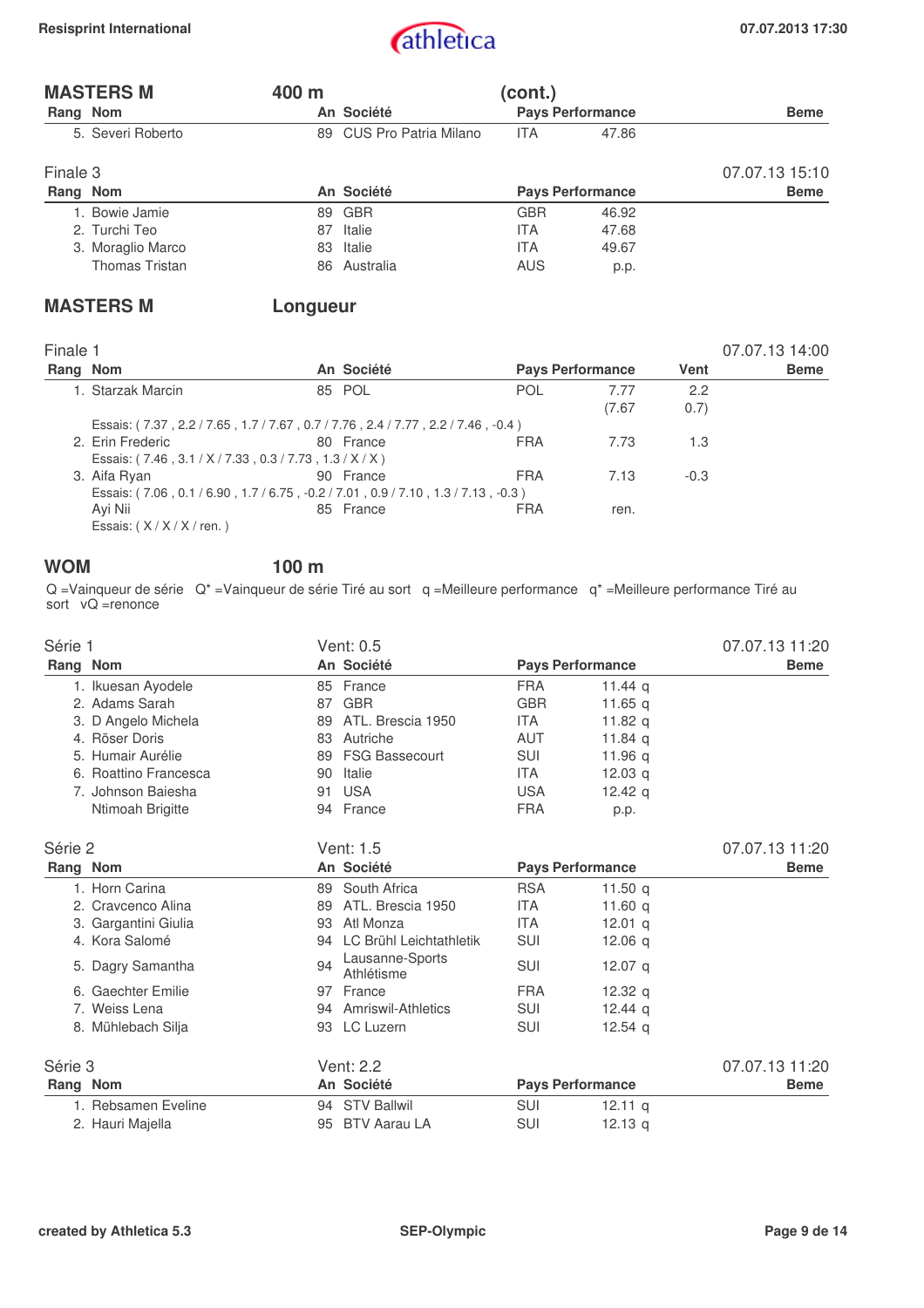# **Resisprint International 07.07.2013 17:30**

| <b>WOM</b> |                       | 100 m |                                   | (cont.)    |                         |                |
|------------|-----------------------|-------|-----------------------------------|------------|-------------------------|----------------|
| Rang Nom   |                       |       | An Société                        |            | <b>Pays Performance</b> | <b>Beme</b>    |
|            | 3. Squadroni Mara     |       | 92 CUS Parma                      | <b>ITA</b> | 12.53 $q$               |                |
|            | 4. Glassner Miriam    |       | 91 Amriswil-Athletics             | <b>GER</b> | 12.58 $q$               |                |
|            | 5. Berruex Noémie     | 89    | Stade Lausanne Athlétisme SUI     |            | $12.61$ q               |                |
|            | 6. Baumann Alisha     |       | 97 LC Luzern                      | SUI        | 12.68 <sub>a</sub>      |                |
|            | 7. Rubaldo Francesca  | 91    | Italie                            | <b>ITA</b> | 12.70 q                 |                |
|            | 8. Bischof Anja       |       | 97 LC Brühl Leichtathletik        | SUI        | 12.85 <sub>q</sub>      |                |
| Série 4    |                       |       | Vent: 2.5                         |            |                         | 07.07.13 11:20 |
|            |                       |       |                                   |            |                         |                |
| Rang Nom   |                       |       | An Société                        |            | <b>Pays Performance</b> | <b>Beme</b>    |
|            | 1. Michel Daniela     |       | 85 LC Frauenfeld                  | SUI        | 12.91 $q$               |                |
|            | 2. Bolay Anaïs        | 98    | SEP Olympic La Chaux-de-<br>Fonds | SUI        | 12.97 q                 |                |
|            | 3. Werz Marina        |       | 96 LC Brühl Leichtathletik        | SUI        | 13.17 g                 |                |
|            | 4. Borel Morgane      | 96    | Stade Lausanne Athlétisme SUI     |            | 13.30                   |                |
|            | 5. Raffi Serena       |       | 93 TV Wohlen AG                   | SUI        | 13.30                   |                |
|            | 6. Erard Mélody       |       | 97 CEP Cortaillod                 | SUI        | 13.34                   |                |
|            | 7. Chappatte Lucie    | 87    | SEP Olympic La Chaux-de-<br>Fonds | SUI        | 13.66                   |                |
|            | 8. Monnet Aurélie     |       | 98 FSG Bevaix                     | SUI        | 13.72                   |                |
| Finale A   |                       |       | Vent: 0.5                         |            |                         | 07.07.13 14:20 |
| Rang Nom   |                       |       | An Société                        |            | <b>Pays Performance</b> | <b>Beme</b>    |
|            | 1. Ikuesan Ayodele    |       | 85 France                         | <b>FRA</b> | 11.53                   |                |
|            | 2. Horn Carina        | 89    | South Africa                      | <b>RSA</b> | 11.59                   |                |
|            | 3. Adams Sarah        | 87    | <b>GBR</b>                        | <b>GBR</b> | 11.74                   |                |
|            | 4. Röser Doris        |       | 83 Autriche                       | AUT        | 11.79                   |                |
|            | 5. D Angelo Michela   | 89    | ATL. Brescia 1950                 | <b>ITA</b> | 11.86                   |                |
|            | 6. Roattino Francesca | 90    | Italie                            | <b>ITA</b> | 12.11                   |                |
|            | 7. Humair Aurélie     | 89    | <b>FSG Bassecourt</b>             | SUI        | 12.15                   |                |
|            | 8. Kora Salomé        |       | 94 LC Brühl Leichtathletik        | SUI        | 12.34                   |                |
|            |                       |       |                                   |            |                         |                |
| Finale B   |                       |       | Vent: 0.8                         |            |                         | 07.07.13 14:20 |
| Rang Nom   |                       |       | An Société                        |            | <b>Pays Performance</b> | <b>Beme</b>    |
|            | 1. Dagry Samantha     | 94    | Lausanne-Sports<br>Athlétisme     | <b>SUI</b> | 12.06                   |                |
|            | 2. Rebsamen Eveline   |       | 94 STV Ballwil                    | <b>SUI</b> | 12.26                   |                |
|            | 3. Hauri Majella      |       | 95 BTV Aarau LA                   | SUI        | 12.29                   |                |
|            | 4. Gaechter Emilie    |       | 97 France                         | <b>FRA</b> | 12.43                   |                |
|            | 5. Johnson Baiesha    |       | 91 USA                            | <b>USA</b> | 12.50                   |                |
|            | 6. Mühlebach Silja    |       | 93 LC Luzern                      | SUI        | 12.71                   |                |
|            | Squadroni Mara        |       | 92 CUS Parma                      | <b>ITA</b> | p.p.                    |                |
| Finale C   |                       |       | Vent: 1.0                         |            |                         | 07.07.13 14:20 |
| Rang Nom   |                       |       | An Société                        |            | <b>Pays Performance</b> | <b>Beme</b>    |
|            | 1. Baumann Alisha     |       | 97 LC Luzern                      |            |                         |                |
|            |                       |       |                                   | SUI        | 12.80                   |                |
|            | 2. Glassner Miriam    | 91    | Amriswil-Athletics                | <b>GER</b> | 12.91                   |                |
|            | 3. Bischof Anja       |       | 97 LC Brühl Leichtathletik        | SUI        | 12.97                   |                |
|            | 4. Bolay Anaïs        | 98    | SEP Olympic La Chaux-de-<br>Fonds | SUI        | 13.08                   |                |
|            | 5. Michel Daniela     |       | 85 LC Frauenfeld                  | SUI        | 13.24                   |                |
|            | 6. Werz Marina        |       | 96 LC Brühl Leichtathletik        | SUI        | 13.33                   |                |
|            | Berruex Noémie        |       | 89 Stade Lausanne Athlétisme SUI  |            | p.p.                    |                |
|            | Rubaldo Francesca     |       | 91 Italie                         | <b>ITA</b> | p.p.                    |                |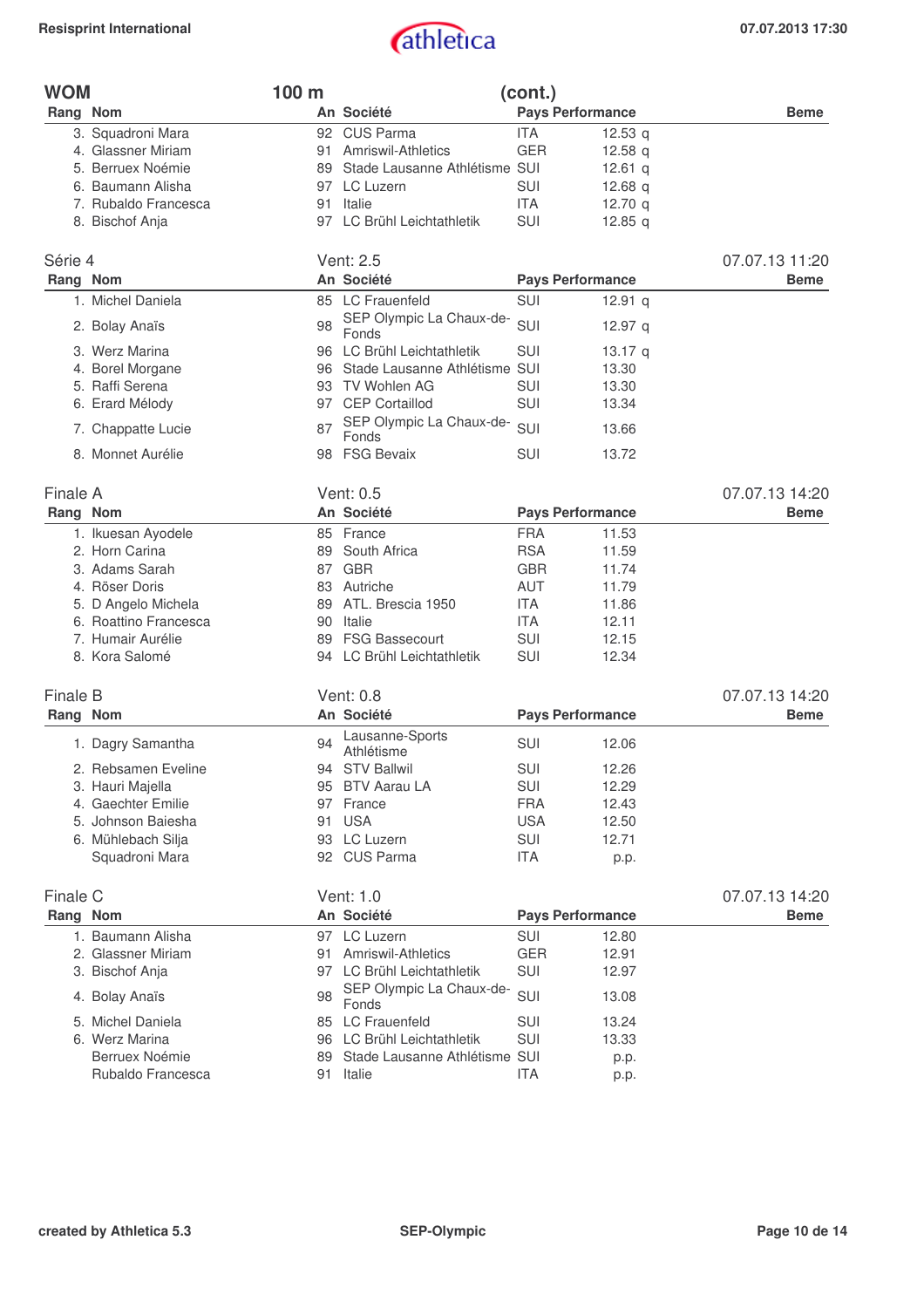### **WOM 200 m**

| Série 1              |       | Vent: 1.5                         |            |                         | 07.07.13 16:20 |
|----------------------|-------|-----------------------------------|------------|-------------------------|----------------|
| Rang Nom             |       | An Société                        |            | <b>Pays Performance</b> | <b>Beme</b>    |
| 1. Kambundji Mujinga |       | 92 STB Leichtathletik             | SUI        | 23.49                   |                |
| 2. Mbacke Thiam Ami  |       | 76 Senegal                        | <b>SEN</b> | 23.55                   |                |
| 3. Etim Margaret     |       | 92 Nigeria                        | <b>NGR</b> | 23.89                   |                |
| 4. Adams Sarah       | 87    | <b>GBR</b>                        | <b>GBR</b> | 23.91                   |                |
| 5. D Angelo Michela  |       | 89 ATL, Brescia 1950              | <b>ITA</b> | 24.17                   |                |
| 6. Johnson Baiesha   |       | 91 USA                            | <b>USA</b> | 25.53                   |                |
| Série 2              |       | Vent: 1.2                         |            |                         | 07.07.13 16:20 |
| Rang Nom             |       | An Société                        |            | <b>Pays Performance</b> | <b>Beme</b>    |
| 1. Cravcenco Alina   |       | 89 ATL, Brescia 1950              | <b>ITA</b> | 23.84                   |                |
| 2. Röser Doris       |       | 83 Autriche                       | AUT        | 23.93                   |                |
| 3. Cueni Michelle    |       | 83 LC Zürich                      | SUI        | 24.18                   |                |
| 4. Keller Melanie    |       | 94 LC Zürich                      | SUI        | 24.51                   |                |
| 5. Farrag Nora       |       | 86 LC Zürich                      | SUI        | 25.33                   |                |
| Horn Carina          |       | 89 South Africa                   | <b>RSA</b> |                         |                |
|                      |       |                                   |            | p.p.                    |                |
| Série 3              |       | Vent: 0.1                         |            |                         | 07.07.13 16:20 |
| Rang Nom             |       | An Société                        |            | <b>Pays Performance</b> | <b>Beme</b>    |
| 1. Gargantini Giulia |       | 93 Atl Monza                      | <b>ITA</b> | 24.83                   |                |
| 2. Keller Ursula     | 85    | <b>STB Leichtathletik</b>         | SUI        | 25.26                   |                |
| 3. Gaechter Emilie   |       | 97 France                         | <b>FRA</b> | 25.40                   |                |
| 4. Borel Morgane     |       | 96 Stade Lausanne Athlétisme SUI  |            | 27.44                   |                |
| Omotoso Omolara      |       | 93 Nigeria                        | <b>NIG</b> | p.p.                    |                |
| Série 4              |       | Vent: -0.6                        |            |                         | 07.07.13 16:20 |
| Rang Nom             |       | An Société                        |            | <b>Pays Performance</b> | <b>Beme</b>    |
|                      |       |                                   |            |                         |                |
| 1. Bolay Anaïs       | 98    | SEP Olympic La Chaux-de-<br>Fonds | SUI        | 27.28                   |                |
| 2. Raffi Serena      | 93    | TV Wohlen AG                      | SUI        | 27.52                   |                |
| 3. Savoy Léa         |       | 94 Stade Lausanne Athlétisme SUI  |            | 27.57                   |                |
| 4. Erard Mélody      |       | 97 CEP Cortaillod                 | <b>SUI</b> | 27.95                   |                |
| <b>WOM</b>           | 400 m |                                   |            |                         |                |
|                      |       |                                   |            |                         |                |

| Finale 1 |                        |    |                                          |            |                         | 07.07.13 13:00 |
|----------|------------------------|----|------------------------------------------|------------|-------------------------|----------------|
| Rang Nom |                        |    | An Société                               |            | <b>Pays Performance</b> | <b>Beme</b>    |
|          | 1. Moretto Gilda       | 92 | <b>Bracco</b>                            | <b>ITA</b> | 58.11                   |                |
|          | 2. Stettler Mélodie    | 94 | <b>CA Courtelary</b>                     | SUI        | 59.91                   |                |
|          | 3. Bolumar Jenna       | 95 | Stade Genève                             | SUI        | 59.99                   |                |
|          | 4. Bischof Melina      |    | 94 LC Brühl Leichtathletik               | SUI        | 64.43                   |                |
| Finale 2 |                        |    |                                          |            |                         | 07.07.13 13:00 |
| Rang Nom |                        |    | An Société                               |            | <b>Pays Performance</b> | <b>Beme</b>    |
|          | 1. Brunner Salome      | 94 | Athleticteam KTV Altstätten SUI          |            | 58.53                   |                |
|          | 2. Savoy Léa           | 94 | Stade Lausanne Athlétisme SUI            |            | 62.92                   |                |
|          | 3. Baggenstoss Félicia | 97 | FSG Geneveys et Coffrane SUI             |            | 63.58                   |                |
|          | 4. Chappatte Lucie     | 87 | SEP Olympic La Chaux-de- SUI<br>$F$ anda |            | 65.31                   |                |

Fonds

4. Chappatte Lucie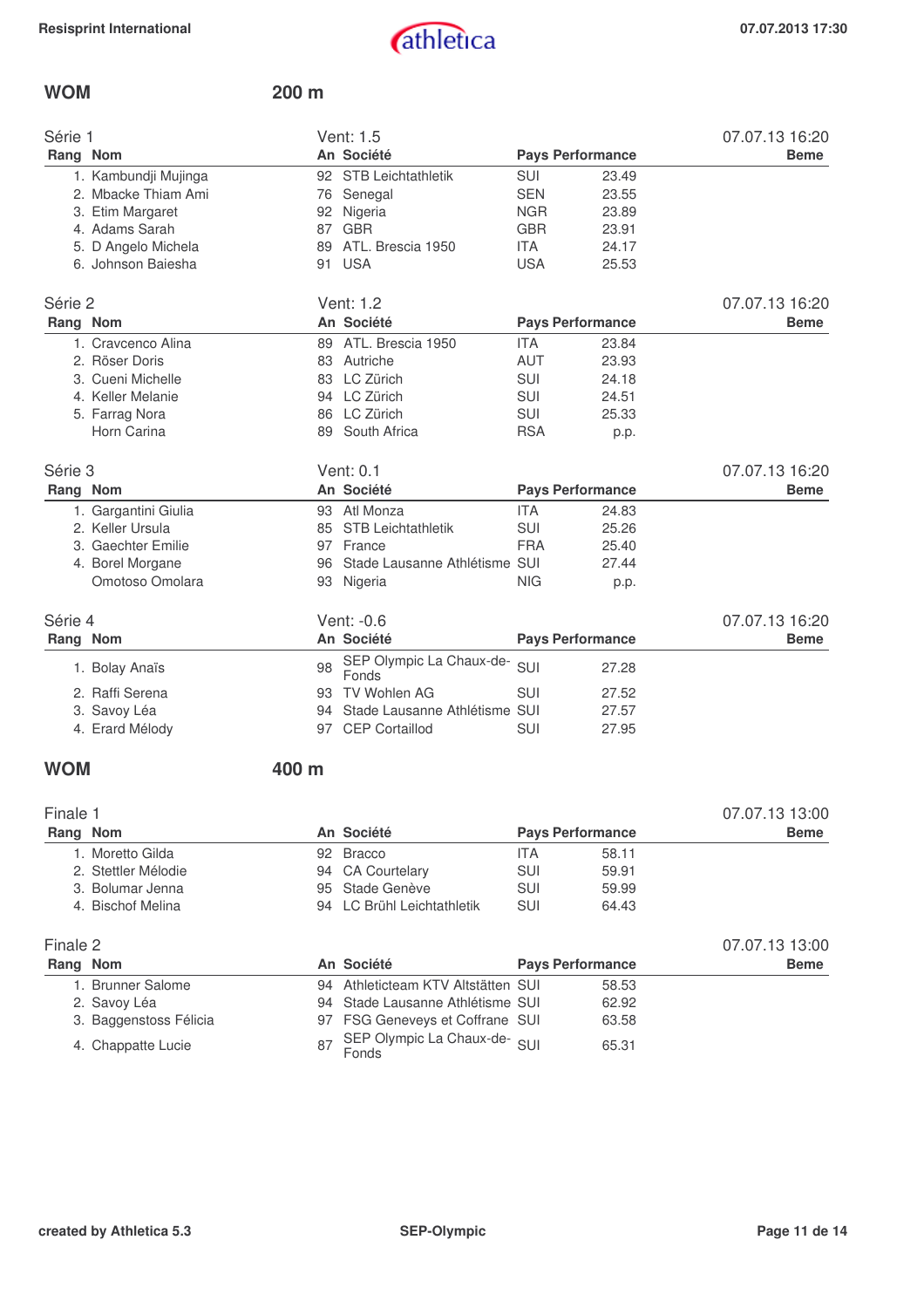# Resisprint International **a a 17:30 a 17:30 17:30**

### **WOM 800 m**

| Finale 1 |                           |    |                                   |                         |         | 07.07.13 16:30 |
|----------|---------------------------|----|-----------------------------------|-------------------------|---------|----------------|
| Rang Nom |                           |    | An Société                        | <b>Pays Performance</b> |         | <b>Beme</b>    |
|          | 1. Bonvin Sabine          |    | 94 CA Sion                        | <b>SUI</b>              | 2:18.10 |                |
|          | 2. Héritier Fiona         |    | 95 US Yverdon                     | <b>SUI</b>              | 2:19.22 |                |
|          | 3. Schmidt Jéromine       | 96 | SEP Olympic La Chaux-de-<br>Fonds | <b>SUI</b>              | 2:19.35 |                |
|          | 4. Schneider Melanie      | 88 | LC Schaffhausen                   | <b>SUI</b>              | 2:21.89 |                |
|          | 5. Gutknecht Anaïs        |    | 91 CA Brovard                     | <b>SUI</b>              | 2:21.94 |                |
|          | 6. Jaunin Jordane (Laura) | 98 | CEP Cortaillod                    | <b>SUI</b>              | 2:30.57 |                |
|          | 7. Böhlen Maëlle          | 96 | Stade Lausanne Athlétisme SUI     |                         | 2:43.42 |                |
|          |                           |    |                                   |                         |         |                |

## **WOM 100 m haies 84.0**

| Série 1         |                       |    | <b>Vent: 0.1</b>          |            |                         | 07.07.13 10:40 |
|-----------------|-----------------------|----|---------------------------|------------|-------------------------|----------------|
| Rang Nom        |                       |    | An Société                |            | <b>Pays Performance</b> | <b>Beme</b>    |
|                 | 1. Tomic Marina       |    | 83 Slovenie               | <b>SLO</b> | 13.13q                  |                |
|                 | 2. Faye Gnima         |    | 84 ES Montgeron           | <b>SEN</b> | 13.18q                  |                |
|                 | 3. Diawara Aisseta    |    | 89 France                 | <b>FRA</b> | 13.26 <sub>q</sub>      |                |
|                 | 4. Reuse Clélia       |    | 88 CABV Martigny          | <b>SUI</b> | 13.53 $q$               |                |
|                 | 5. Rebsamen Eveline   |    | 94 STV Ballwil            | SUI        | 13.84 q                 |                |
|                 | 6. Ndiaye Adja Arette |    | 84 France                 | <b>FRA</b> | 14.30 q                 |                |
|                 | Pennella Giulia       |    | 89 CS Esercito            |            | aband.                  |                |
| Série 2         |                       |    | Vent: 2.1                 |            |                         | 07.07.13 10:40 |
| Rang Nom        |                       |    | An Société                |            | <b>Pays Performance</b> | <b>Beme</b>    |
|                 | 1. Okori Reina-Flor   |    | 80 France                 | <b>FRA</b> | 13.25q                  |                |
|                 | 2. Zanaboni Sara      |    | 88 ATL, Brescia 1950      | <b>ITA</b> | 13.88 q                 |                |
|                 | 3. Kyburz Daniela     |    | 88 LV Langenthal          | SUI        | 13.96 q                 |                |
|                 | 4. Davin Elisabeth    |    | 81 Belgique               | <b>BEL</b> | 14.03 $q$               |                |
|                 | 5. Hauri Majella      |    | 95 BTV Aarau LA           | SUI        | 14.25 $q$               |                |
|                 | 6. Keller Ursula      |    | 85 STB Leichtathletik     | SUI        | 14.57 $q$               |                |
|                 | 7. Michel Daniela     |    | 85 LC Frauenfeld          | <b>SUI</b> | 15.10q                  |                |
|                 | 8. Glassner Miriam    |    | 91 Amriswil-Athletics     | <b>GER</b> | 15.13 $q$               |                |
| Finale A        |                       |    | Vent: 1.2                 |            |                         | 07.07.13 14:00 |
| Rang Nom        |                       |    | An Société                |            | <b>Pays Performance</b> | <b>Beme</b>    |
|                 | 1. Okori Reina-Flor   |    | 80 France                 | <b>FRA</b> | 12.90                   |                |
|                 | 2. Tomic Marina       |    | 83 Slovenie               | <b>SLO</b> | 12.94                   |                |
|                 | 3. Diawara Aisseta    |    | 89 France                 | <b>FRA</b> | 13.10                   |                |
|                 | 4. Faye Gnima         |    | 84 ES Montgeron           | <b>SEN</b> | 13.15                   |                |
|                 | 5. Reuse Clélia       |    | 88 CABV Martigny          | SUI        | 13.46                   |                |
|                 | 6. Zanaboni Sara      |    | 88 ATL. Brescia 1950      | <b>ITA</b> | 13.90                   |                |
|                 | 7. Rebsamen Eveline   |    | 94 STV Ballwil            | SUI        | 14.11                   |                |
| <b>Finale B</b> |                       |    | Vent: 0.9                 |            |                         | 07.07.13 14:00 |
| Rang Nom        |                       |    | An Société                |            | <b>Pays Performance</b> | <b>Beme</b>    |
|                 | 1. Ndiaye Adja Arette |    | 84 France                 | <b>FRA</b> | 13.68                   |                |
|                 | 2. Davin Elisabeth    | 81 | <b>Belgique</b>           | <b>BEL</b> | 14.03                   |                |
|                 | 3. Kyburz Daniela     |    | 88 LV Langenthal          | SUI        | 14.06                   |                |
|                 | 4. Hauri Majella      |    | 95 BTV Aarau LA           | SUI        | 14.52                   |                |
|                 | 5. Keller Ursula      | 85 | <b>STB Leichtathletik</b> | SUI        | 14.64                   |                |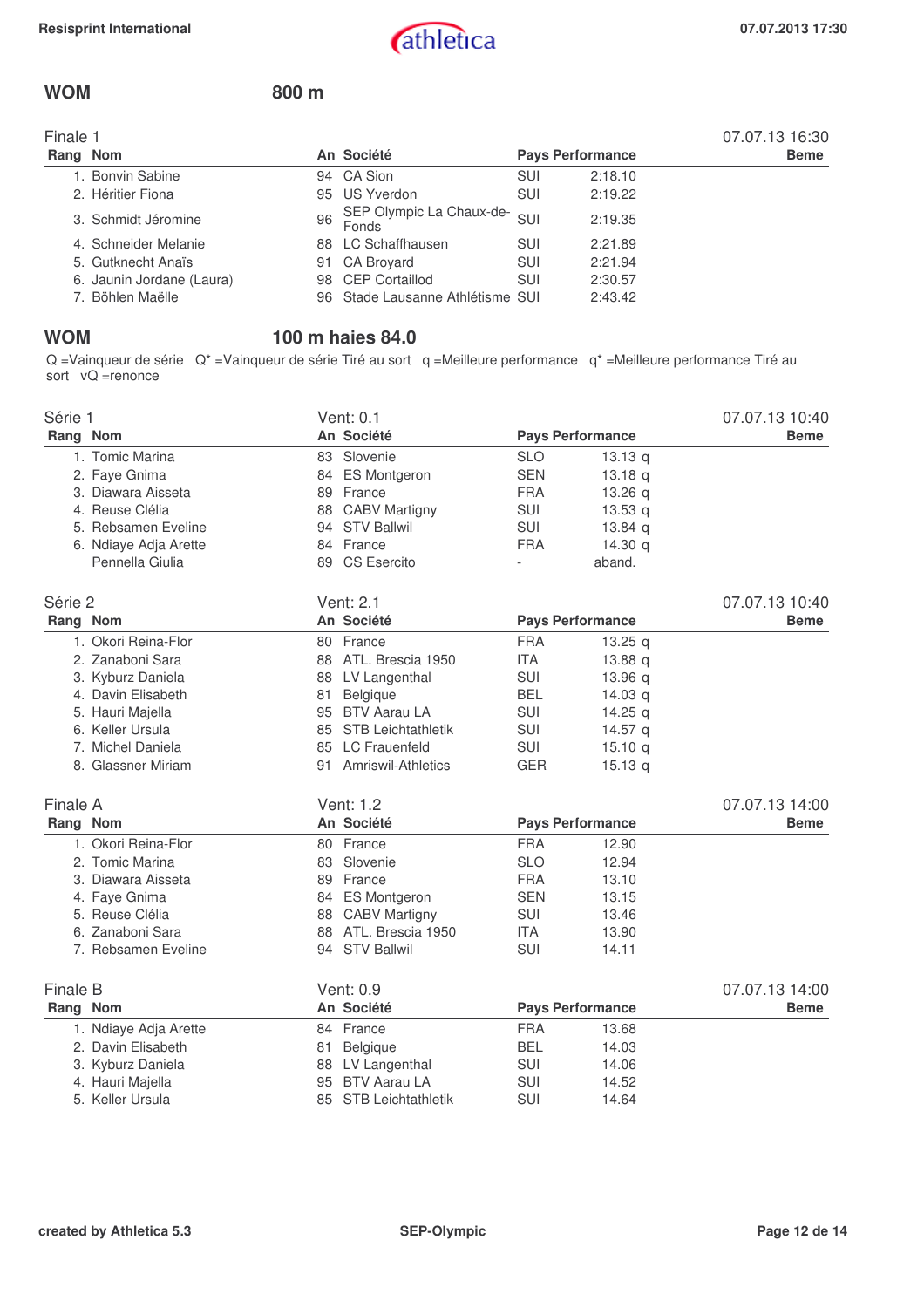# Resisprint International **a a 17:30 a 17:30 17:30**

| <b>WOM</b>         | 100 m haies 84.0         | (cont.)                 |       |             |
|--------------------|--------------------------|-------------------------|-------|-------------|
| Rang Nom           | An Société               | <b>Pays Performance</b> |       | <b>Beme</b> |
| 6. Glassner Miriam | Amriswil-Athletics<br>91 | GER                     | 15.30 |             |
| 7. Michel Daniela  | 85 LC Frauenfeld         | SUI                     | 15.37 |             |

## **WOM 400 m haies 76.2**

| тан |
|-----|
|-----|

|          | Finale 1             |    |                                  |            |                         | 07.07.13 15:55 |
|----------|----------------------|----|----------------------------------|------------|-------------------------|----------------|
| Rang Nom |                      |    | An Société                       |            | <b>Pays Performance</b> | <b>Beme</b>    |
|          | 1. Rockwell Jennifer | 83 | Italie                           | ITA        | 55.70                   |                |
|          | 2. Theron Wenda      |    | 88 South Africa                  | <b>RSA</b> | 55.80                   |                |
|          | 3. Gentili Manuela   |    | 78 Italie                        | ITA        | 56.38                   |                |
|          | 4. Huber Céline      | 89 | LZ Lostorf                       | SUI        | 62.28                   |                |
|          | 5. Meyer Bettina     |    | 88 LAC TV Unterstrass Zürich SUI |            | 63.46                   |                |
|          | 6. Pellanda Michela  |    | 92 ATL, Brescia 1950             | ITA        | 64.16                   |                |
| Finale 2 |                      |    |                                  |            |                         | 07.07.13 15:55 |

| $\overline{\phantom{a}}$ in and $\overline{\phantom{a}}$ | 07.UT UT UT          |                       |                         |       |             |
|----------------------------------------------------------|----------------------|-----------------------|-------------------------|-------|-------------|
| Rang Nom                                                 |                      | An Société            | <b>Pays Performance</b> |       | <b>Beme</b> |
|                                                          | 1. Marone Anna Laura | 88 Italie             | ITA                     | 60.08 |             |
|                                                          | 2. Schott Maren      | 76 LC Luzern          | GER                     | 61.94 |             |
|                                                          | 3. Paupe Eléonore    | 92 CA Delémont        | SUI                     | 62.26 |             |
|                                                          | 4. Vogt Leila        | 94 Amriswil-Athletics | SUI                     | 62.85 |             |

### **WOM Perche**

| Finale 1 |                                                                                                  |                       |     |                         | 07.07.13 14:20 |
|----------|--------------------------------------------------------------------------------------------------|-----------------------|-----|-------------------------|----------------|
| Rang Nom |                                                                                                  | An Société            |     | <b>Pays Performance</b> | <b>Beme</b>    |
|          | 1. Metzger Angela                                                                                | 94 LC Frauenfeld      | SUI | 3.50                    |                |
|          | Essais: (3.20, O / 3.20, O / 3.40, XO / 3.40, XO / 3.50, XO / 3.50, XO / 3.60, XXX / 3.60, XXX ) |                       |     |                         |                |
|          | 2. Fleisch Anja                                                                                  | 88 LC Zürich          | SUI | 3.40                    |                |
|          | Essais: (3.20, O / 3.20, O / 3.40, O / 3.40, O / 3.60, XXX / 3.60, XXX)                          |                       |     |                         |                |
|          | Fischer Olivia                                                                                   | 92 Amriswil-Athletics | SUI | sans.R.                 |                |
|          | Essais: (sans.R. / 3.40, XXX / 3.40, XXX)                                                        |                       |     |                         |                |
|          | Vaucher Marie                                                                                    | 88 CEP Cortaillod     | SUI | sans.R.                 |                |
|          | Essais: (sans.R. / 3.20, XXX / 3.20, XXX)                                                        |                       |     |                         |                |
|          |                                                                                                  |                       |     |                         |                |

# **WOM Triple**

| Finale 1 |                                                           |                   |            |                         |      | 07.07.13 16:10 |
|----------|-----------------------------------------------------------|-------------------|------------|-------------------------|------|----------------|
| Rang Nom |                                                           | An Société        |            | <b>Pays Performance</b> | Vent | <b>Beme</b>    |
|          | 1. Zych Anna                                              | 88 POL            | <b>POL</b> | 13.49                   | 1.5  |                |
|          | Essais: (13.49, 1.5/13.34, 1.1/X/X/X/X)                   |                   |            |                         |      |                |
|          | 2. Raffi Serena                                           | 93 TV Wohlen AG   | SUI        | 11.39                   | 0.6  |                |
|          | Essais: (X/11.29, 1.9/X/11.39, 0.6/11.25, 1.7/11.10, 1.3) |                   |            |                         |      |                |
|          | 3. Vaucher Marie                                          | 88 CEP Cortaillod | SUI        | 10.96                   | 3.6  |                |
|          |                                                           |                   |            | (10.83)                 | 1.4) |                |
|          |                                                           |                   |            |                         |      |                |

Essais: ( 10.72 , 1.3 / 10.83 , 1.4 / 10.77 , 0.4 / 10.66 , 1.1 / 10.75 , 1.1 / 10.96 , 3.6 )